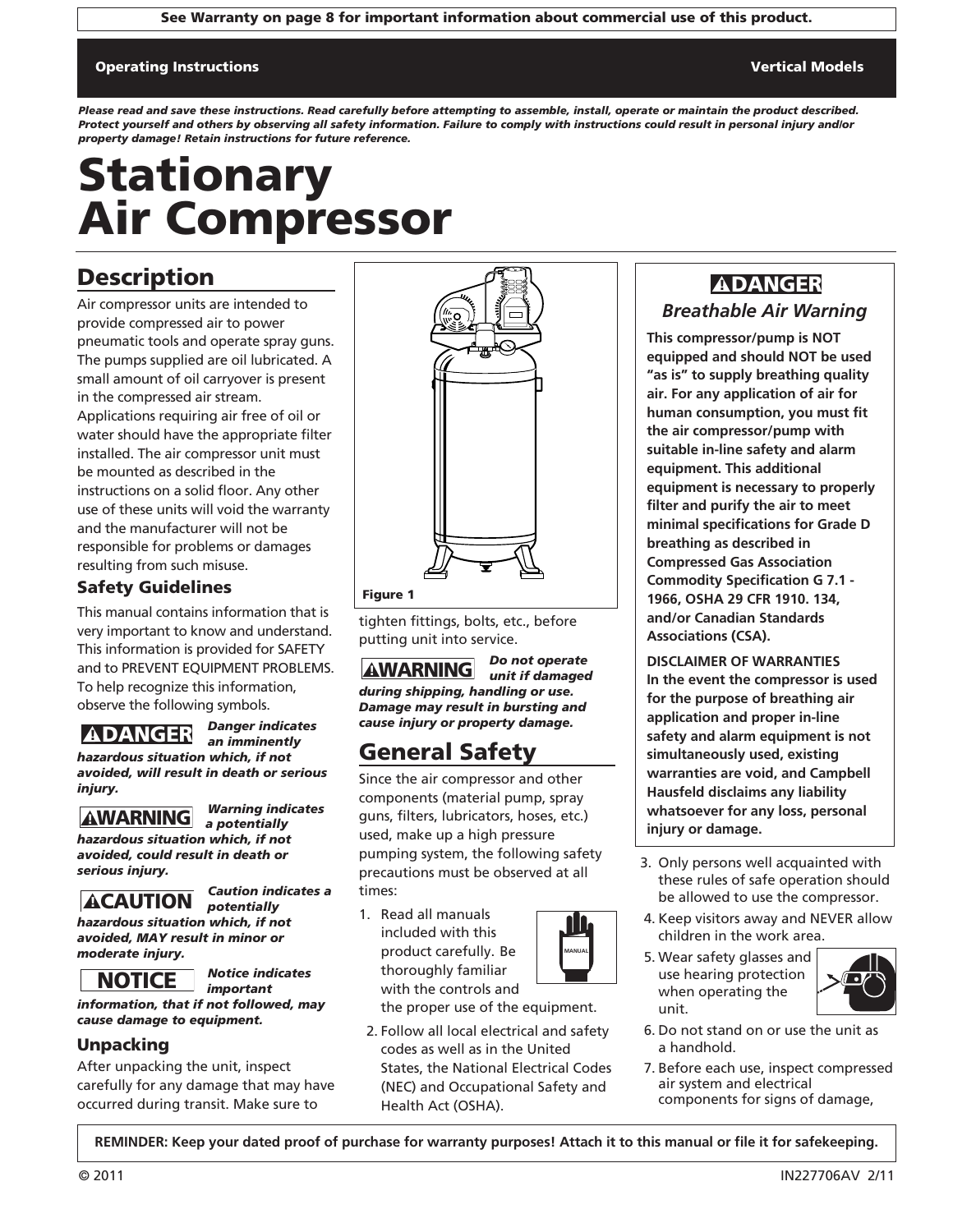### General Safety (Con't)

deterioration, weakness or leakage. Repair or replace defective items before using.

8. Check all fasteners at frequent intervals for proper tightness.

#### **AWARNING** *Motors, electrical*

*equipment and controls can cause electrical arcs*



*that will ignite a flammable gas or vapor. Never operate or repair in or near a flammable gas or vapor. Never store flammable liquids or gases in the vicinity of the compressor.*

### **AWARNING**

*Never operate compressor without a beltguard. This unit can start automatically without warning. Personal injury or property damage*

*could occur from contact with moving parts.*

9. Do not wear loose clothing or jewelry that will get caught in the moving parts of the unit.

### **ACAUTION**





К

- 10. Keep fingers away from a running compressor; fast moving and hot parts will cause injury and/or burns.
- 11. If the equipment should start to vibrate abnormally, STOP the engine/motor and check immediately for the cause. Vibration is generally a warning of trouble.
- 12. To reduce fire hazard, keep engine/motor exterior free of oil, solvent, or excessive grease.

**AWARNING**<br> **AWARNING**<br> **Internal constrained and constrained and constrained and constrained and constrained and warm in or neason. Never store and internal can start autions of the vision of the vision of the vision of t** *An ASME code*  **AWARNING** *safety relief valve with a setting no higher than 150 psi MUST be installed in the tank for this compressor. The ASME safety valve must have sufficient flow and pressure ratings to protect the pressurized components from bursting.* 



13. Never attempt to adjust ASME safety valve. Keep safety valve free from paint and other accumulations.

*Never use plastic*  **AWARNING** *(PVC) pipe for compressed air. Serious injury or death could result.*

*Never attempt to repair or modify a tank! Welding, drilling or any other*

*modification will weaken the tank resulting in damage from rupture or explosion. Always replace worn, cracked or damaged tanks.*



*Drain liquid from tank daily.*

- 14. Tanks rust from moisture build-up, which weakens the tank. Make sure to drain tank regularly and inspect periodically for unsafe conditions such as rust formation and corrosion. **ADANGER**<br>
ever attempt to<br>
odify a tank! We<br>
or any oth<br>
condification will<br>
sexulting in damage<br>
sexulting in damage<br>
sexultion which weakens<br>
to drain tank reperiodically for<br>
such as rust for<br>
such as rust for<br>
such as
- 15. Fast moving air will stir up dust and debris which may be harmful. Release air slowly when draining moisture or depressurizing the compressor system.

#### SPRAYING PRECAUTIONS

*Do not spray flammable materials in vicinity of open flame or near ignition sources including the compressor unit.*

- 16. Do not smoke when spraying paint, insecticides, or other flammable substances.
- 17. Use a face mask/ respirator when spraying and spray in a well ventilated area to prevent health and fire hazards.



- 18. Do not direct paint or other sprayed material at the compressor. Locate compressor as far away from the spraying area as possible to minimize overspray accumulation on the compressor.
- 19. When spraying or cleaning with solvents or toxic chemicals, follow the instructions provided by the chemical manufacturer.

### Introduction

Refer to Figure 2.

#### INSTALLING A SHUT-OFF VALVE

A shut-off valve should be installed on the discharge port of the tank to control the air flow out of the tank. The valve should be located between the tank and the piping system.

Pressure switch - Auto/Off Switch - In the "auto" position, the compressor shuts off automatically when tank pressure reaches the maximum preset pressure. After air is used from the



tank and drops to a preset low level, the pressure switch automatically turns the motor back on. In the "off" position, the compressor will not operate. This switch should be in the "off" position when connecting or disconnecting the power cord from the electrical outlet.

When the pressure switch turns the motor off you will hear air leaking out of the pressure switch unloader valve for a short time. This releases the air pressure from the discharge tube and allows the compressor to restart easier.

For units without a manual switch, whenever the procedures call for turning the switch to the OFF position, use the switch at the disconnect instead.

Unloader - Device on pressure switch which allows pressurized air to vent alleviating motor restarts under load.

Regulator - The regulator controls the amount of air pressure released at the hose outlet (Sold separately).

ASME Safety Valve - This valve automatically releases air if the tank pressure exceeds the preset maximum. Discharge tube - This tube carries compressed air from the pump to the check valve. This tube becomes very hot during use. To avoid the risk of severe burns, never touch the discharge tube.

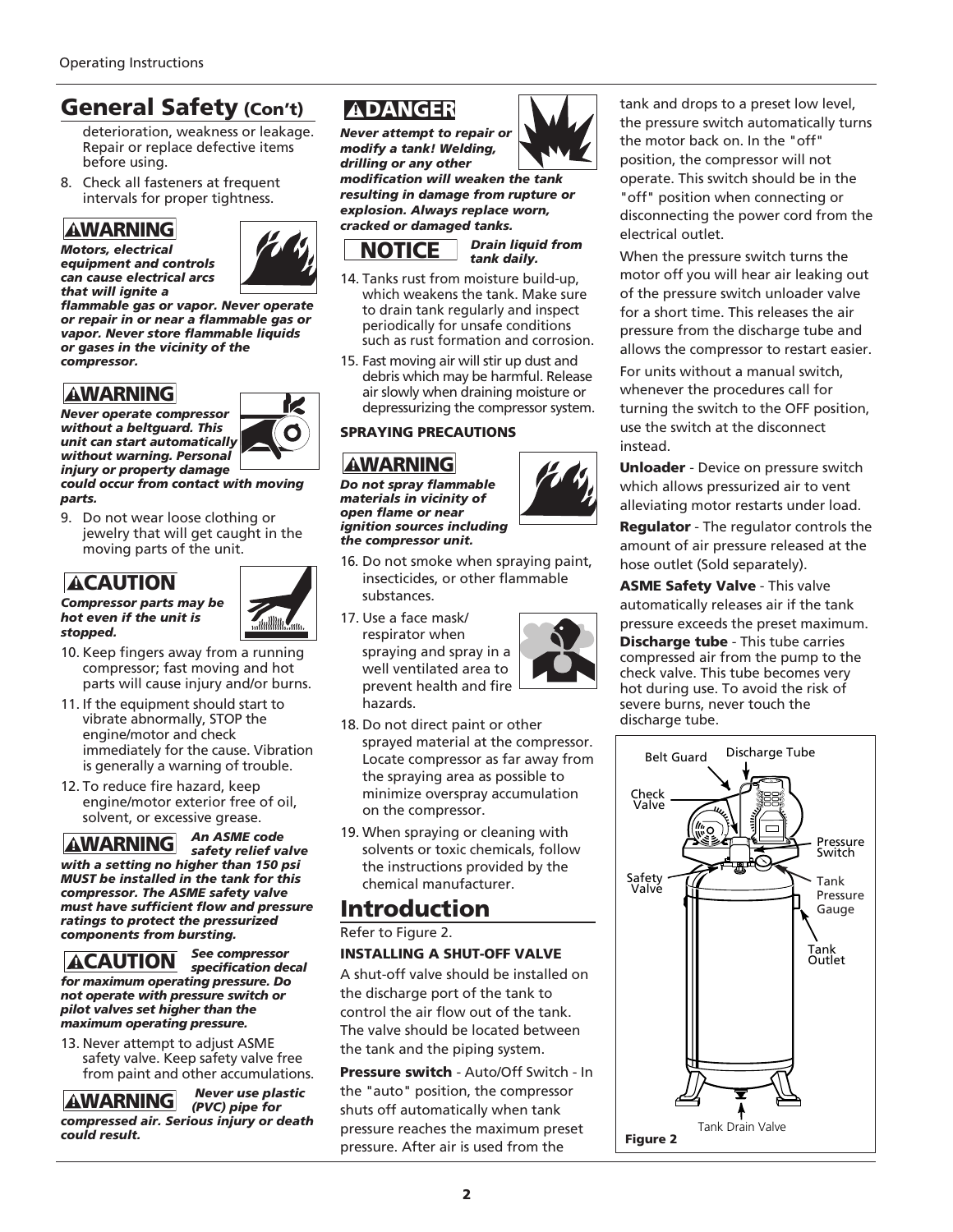## Introduction (Con't)

Check valve - One-way valve that allows air to enter the tank, but prevents air in the tank from flowing back into the compressor pump.

Belt Guard - Covers the belt, motor pulley and flywheel.

Tank Drain Valve - This valve is located on the bottom of the tank. Use this valve to drain moisture from the tank daily to reduce the risk of corrosion.

Reduce tank pressure below 10 psi, then drain moisture from tank daily to avoid tank corrosion. Drain moisture from tank(s) by opening the drain valve located underneath the tank.

## Installation

*Disconnect, tag and lock out power source, then release all pressure from the system before attempting to install, service, relocate or perform any maintenance.* **AWARNING**<br>
isconnect, tag are<br>
ut power source,<br>
elease all pressun<br>
he system before<br>
ttempting to instructed the system before<br>
erform any main<br> **OCATION**<br> **NOTICE**<br>
utdoor installatie<br>
is extremely impo<br>
ompressor in a



#### LOCATION

*This compressor is not intended for outdoor installation.*

It is extremely important to install the compressor in a clean, well ventilated area where the surrounding air temperature will not be more than 100°F.

Provide a minimum clearance of 18 inches between the compressor flywheel or fan to the wall and ensure clear access to the drain cock to facilitate condensate drainage.

Do not locate the compressor air inlet near steam, paint spray, sandblast areas or any other source of contamination.

#### MOUNTING



## FLOOR MOUNTING

### *(All Units)*

The compressor feet **MUST** be bolted to a flat, even, concrete floor or separate concrete foundation. Vibration isolators must be used between the tank leg and the floor (Part number MP3445 available separately). Do not draw bolts tight. Allow the pads to absorb vibrations. A flexible coupling should be installed between the tank and service piping.

#### *This compressor is*  **AWARNING**

*extremely top heavy. The unit must be bolted to the floor with isolation pads or secured with the wall cable (if provided)*

*before operating to prevent equipment damage, injury or death.*

WALL CABLE INSTALLATION *(Provided on some 30 gallon models)*

On some 30 gallon models a wall cable is provided and should be installed.

Included with the safety cable are two lag screws and washers.

- 1. Place an isolation pad beneath each foot of the compressor to minimize vibration.
- 2. Position the cable through the baseplate as shown in Figure 3.



Figure 3 - Wall Cable Installation

- 3. Place the screws through the washers then through looped ends of cable.
- 4. Secure the screws to a stud within a framed wall. Use anchors if the wall is concrete.

*Do not secure the* **AWARNING** *compressor with toggle bolts into drywall. Drywall sheeting or plaster will not support the weight of the compressor.*

*Never install a* **AWARNING** *shut-off valve between the compressor pump and the tank. Personal injury and/or equipment damage may occur.*

#### PIPING

*Never use plastic*  **AWARNING** *(PVC) pipe for compressed air. Serious injury or death could result.*

Any tube, pipe, or hose used must have a pressure rating higher then 150 psi. Minimum recommended pipe size:

- up to 50 feet long use 1/2"

- greater than 50ft. long use 3/4" Larger diameter pipe is always better.

### Electrical Installation HARD WIRED UNITS ONLY

*All wiring and* **AWARNING** *electrical connections must be performed by a qualified electrician. Installations must be in accordance with local and national codes.*

#### GROUNDING

This product must be grounded. If the unit comes with a factory installed cord, plug the cord into a properly sized, grounded outlet. For units that do not have a factory installed cord, install permanent wiring from the electrical source to the pressure switch with a ground conductor connected to the grounding screw on the pressure switch. A properly sized cord with a ground conductor and plug may also be installed by the user. **AWARNING**<br> **AWARNING**<br> **Dompressed air. Set and result.**<br>
In the pipe, or pressure rating h<br>
linimum recommup to 50 feet lon<br>
greater than 50<br>
arger diameter p<br> **lectrical Inst<br>
HARD WIRE**<br> **AWARNING**<br> **DREAD WIRE**<br> **AWAR** 

### **ADANGER**

*Improperly grounded motors are shock hazards. Make sure all the equipment is properly grounded.*



#### WIRING

Local electrical wiring codes differ from area to area. Source wiring, plug and protector must be rated for at least the amperage and voltage indicated on the motor nameplate, and meet all electrical codes for this minimum. Use a slow blow fuse type T or a circuit breaker.

#### *Overheating, short*  **ACAUTION** *circuiting and fire damage will result from inadequate wiring.*

Motor protection should be used when a motor built-in thermal overload protection is not provided. Some 3 phase units require a magnetic starter for thermal protection (See Figure 4).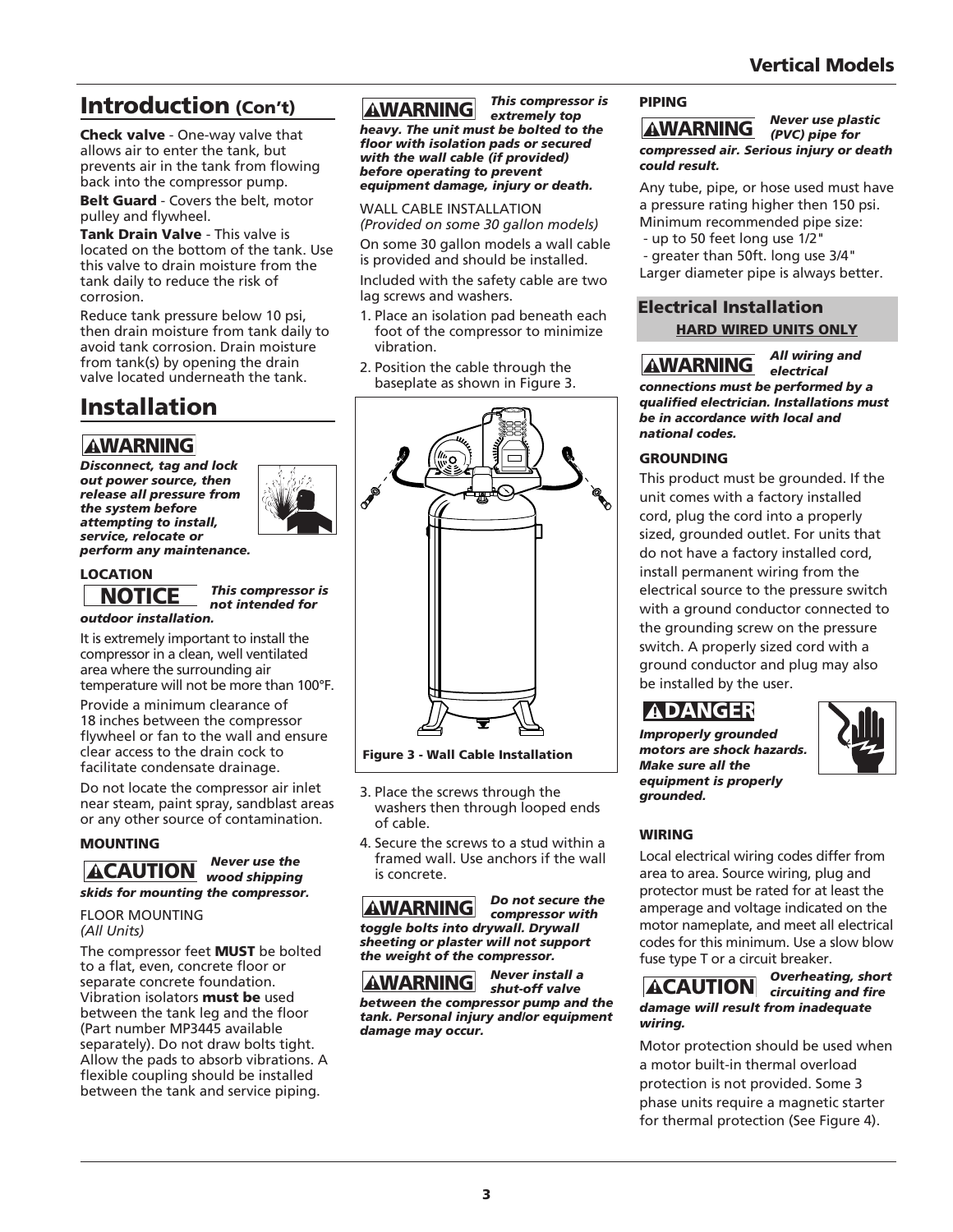## Installation (Con't)

### Electrical Connection UNITS WITH LINE CORDS ONLY

NOTE: 120 volt, 15 amp units can be operated on a 120 volt 15 amp circuit under the following conditions:

- 1. No other electrical appliances or lights are connected to the same branch circuit.
- 2. Voltage supply is normal.
- 3. Circuit is equipped with a 15 amp circuit breaker or a 15 amp slow blow fuse type T (For Canada use Type D).

If the above conditions cannot be met or if nuisance tripping of the current protection device occurs, it may be necessary to operate the compressor from a 120 volt 20 amp circuit. Some models convert to 240 volt operation, see DUAL VOLTAGE MOTOR.

#### GROUNDING INSTRUCTIONS

1. This product is for use on a nominal 120 or 240 volt circuit and has a grounding plug that looks like one of the plugs illustrated in Fig. 5. Make sure product is connected to an outlet having the same configuration as the plug.This product must be grounded. In the event of an electric short circuit, grounding reduces the risk of electrical shock by providing an escape wire for the electric current. This product is equipped with a cord having a grounding wire with an appropriate grounding plug. The plug must be plugged into an outlet that is properly installed and grounded in accordance with all local codes and ordinances.

### **ADANGER**



*Improper use of grounding plug can result in a risk of electrical shock. Do not use grounding adapter.*





Single Phase

#### Figure 4 - Wiring Diagrams

- 2. If repair or replacement of the cord or plug is necessary, do not connect the grounding wire to either flat blade terminal. The wire with insulation having an outer surface that is green with or without yellow stripes is the grounding wire.
- 3. Check with a qualified electrician or serviceman if the grounding instructions are not completely understood, or if in doubt as to whether the product is properly grounded. Do not modify the plug provided; if it will not fit the outlet, have the proper outlet installed by a qualified electrician.

#### PLUGS AND RECEPTACLES

- 1. If the plug on the electrical cord of the unit is unfamiliar to you or will not fit your particular receptacle, Figure 5 will help you understand why by illustrating the different plugs and the voltages they are to be used with.
- 2. Make sure that the product is connected to an outlet having the same configuration as the plug.
- 3. The receptacles must be connected to circuits rated to carry at least the voltage and amperages shown.
- 4. NEVER have a receptacle replaced with one of a higher amperage before determining the change can be made according to all electrical codes affecting your particular area. The installation should be made by a qualified electrician. If the products must be reconnected for use on different types of circuits, the re-connection should be made by qualified personnel.



#### DUAL VOLTAGE MOTORS (SOME MODELS)

*The grounding plug must be changed to convert unit for dual voltage.*

Dual voltage motors may be connected for either 120 volts or 240 volts. By comparing the plug on the cord with the receptacles shown below, you can determine for which voltage your compressor is factory wired. Also check motor decal to change from low voltage to high voltage. **NOTICE**<br>
powert unit for d<br>
ual voltage motor<br>
or either 120 volt<br>
be receptacles sh<br>
etermine for wh<br>
bompressor is fact<br>
otor decal to ch<br>
bltage to high vo<br> **AWARNING**<br>
ualified electricies<br>
wer source beficing.<br>
AWARN

*All wiring must be completed by a qualified electrician. Disconnect from power source before changing any wiring.*

*to an alternate voltage, be sure the green ground wire of the cord connects to the ground pin of the plug and to the metal body of the pressure switch.*

*When converting* 

### Assembly

#### ADDITIONAL HARDWARE NEEDED

Purchase hose, regulator and shutoff valve that has a minimum rating of 150 PSI and exceeds the maximum working pressure of the compressor.

#### OIL DRAIN EXTENSION

Some models include an oil drain extension and cap (found with the owner's manual). Install the oil drain extension and cap

#### before adding oil to the pump. \_To

avoid oil leaks, it is highly recommended to apply PTFE thread sealant tape or paste type sealant to the threads on each end of the oil drain extension. Screw the cap onto one end of the extension. Remove the oil drain plug from the base of the pump and install the oil drain extension (See Figure 6).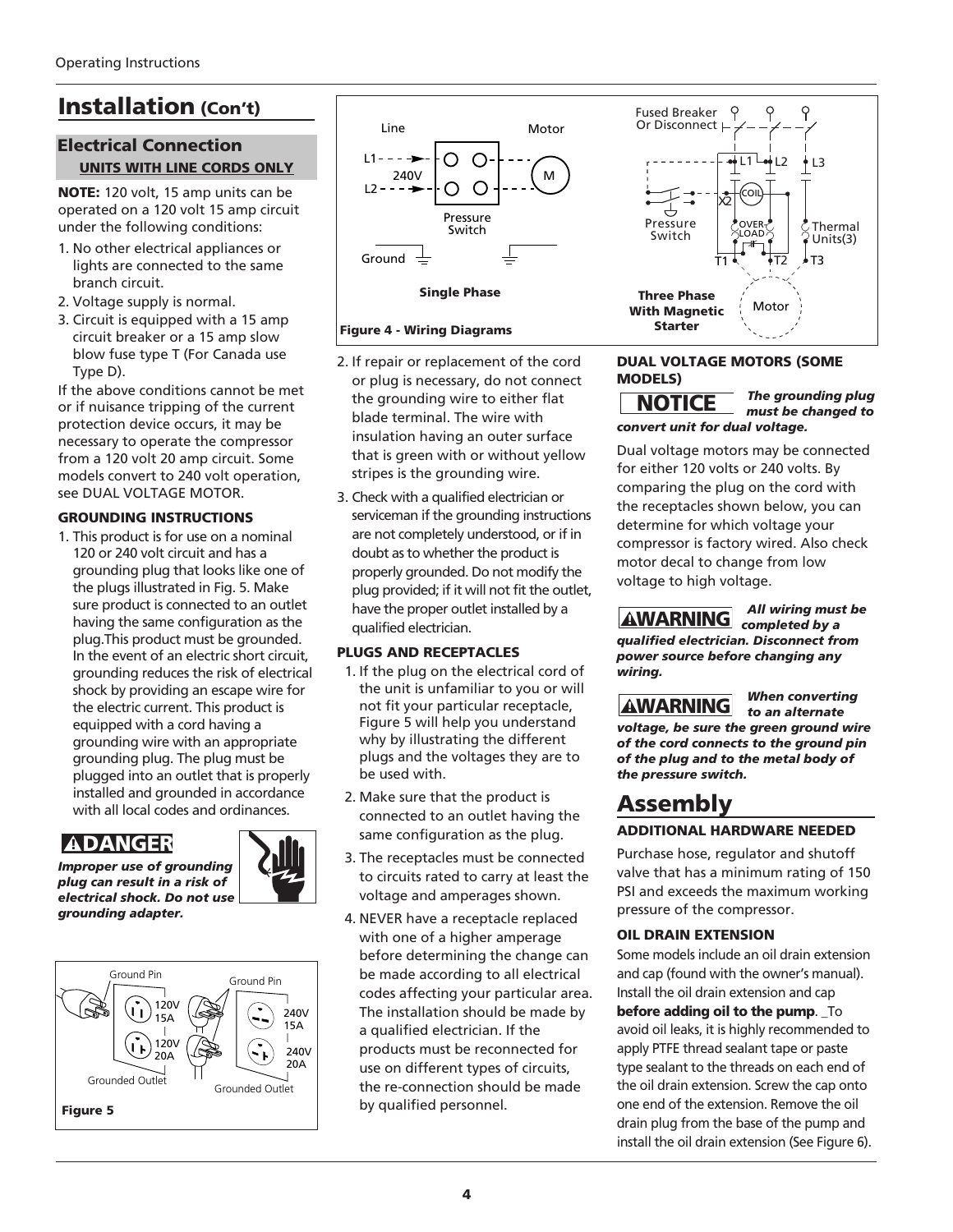

### Assembly (Con't)

#### LUBRICATION

*THIS UNIT IS* **ACAUTION** SHIPPED WITHOUT *OIL! Follow lubrication instructions before operating compressor.*

Ensure oil drain extension and cap has been installed (if included) then remove the dipstick breather (See Fig. 6) and fill pump oil according to the chart.

| <b>ACAUTION</b>     | pump oil according to the chart. |                   |
|---------------------|----------------------------------|-------------------|
| of the hose until s | <b>Approx. Oil Capacity</b>      | Pump              |
| and the unit check  | 6 oz                             | VS260000KB        |
| <b>AWARNING</b>     | 11.5 oz                          | VT470200KB        |
| with pressure in t  | 12 oz                            | VT470000KB        |
| 1. Remove the bi    | 32 oz                            | <b>VH300000AV</b> |

See specification label on air tank for pump model number and refer to the chart for the proper oil capacity.

#### OIL

Use SAE 30 industrial grade air compressor oil or full synthetic motor oil like Mobil 1 10W30. Do not use regular automotive oil such as

10W-30. Additives in motor oil can cause valve deposits and reduce pump life. For maximum pump life, drain and replace oil after the first hour of run time. Proper oil fill level is illustrated in Figure 6.

For pumps with an oil sight glass, oil level can be monitored and maintained as shown in Figure 7.



#### MOISTURE IN COMPRESSED AIR

Moisture in compressed air will form into droplets as it comes from an air compressor pump. When humidity is high or when a compressor is in continuous use for an extended period of time, this moisture will collect in the tank. When using a paint spray or sandblast gun, this water will be carried from the tank through the hose, and out of the gun as droplets mixed with the spray material.

IMPORTANT: This condensation will cause water spots in a paint job, especially when spraying other than water based paints. If sandblasting, it will cause the sand to cake and clog the gun, rendering it ineffective.

A filter in the air line, located as near to the gun as possible, will help eliminate this moisture.

## Operation

#### START-UP

*Do not attach air tools to open end of the hose until start-up is completed and the unit checks OK.*

#### *Never disconnect threaded joints with pressure in tank!*

- 1. Remove the breather and fill pump to the proper oil level. See lubrication section.
- 2. Open the tank drain valve. Turn outlet valve to open air flow.
- 3. Move pressure switch lever or knob to the OFF position and plug in power cord. Move pressure switch to the AUTO position to run the unit.
- 4. Run the unit for 30 minutes, under no load, to break in pump parts.
- 5. Move the pressure switch lever or knob to OFF and turn tank drain valve to shut off air flow. The compressor is now ready for use.



### Maintenance

### **AWARNING**

*Disconnect, tag and lock out power source, then release all pressure from*



*the system before attempting to install, service, relocate or perform any maintenance.*

All repairs should be performed by an authorized service representative.

#### FOR EFFICIENT OPERATION:

Perform the following test to verify free operation of the safety valve weekly and follow maintenance schedule.

1. Pull ring on safety valve and allow the ring to snap back to normal position (See Figure 9). This valve automatically releases air if the tank pressure exceeds the preset maximum.



*Do not attempt to*  **ADANGER** *tamper with this valve. This valve should be checked occasionally. If air leaks after the ring has been released, or the valve is stuck and cannot be actuated by the ring, the safety valve must be replaced.*

*A large amount of* **ACAUTION** *fast moving air will be released if this valve is actuated with pressure in the tank.*

2. With motor OFF and unplugged, clean debris from motor, flywheel, tank, air lines and pump cooling fins.

#### DRIVE BELT

Belts will stretch in normal use. Properly adjusted, a 5-pound force applied to the belt between the motor pulley and the pump will deflect the belt about 1/2" (See Figure 10).

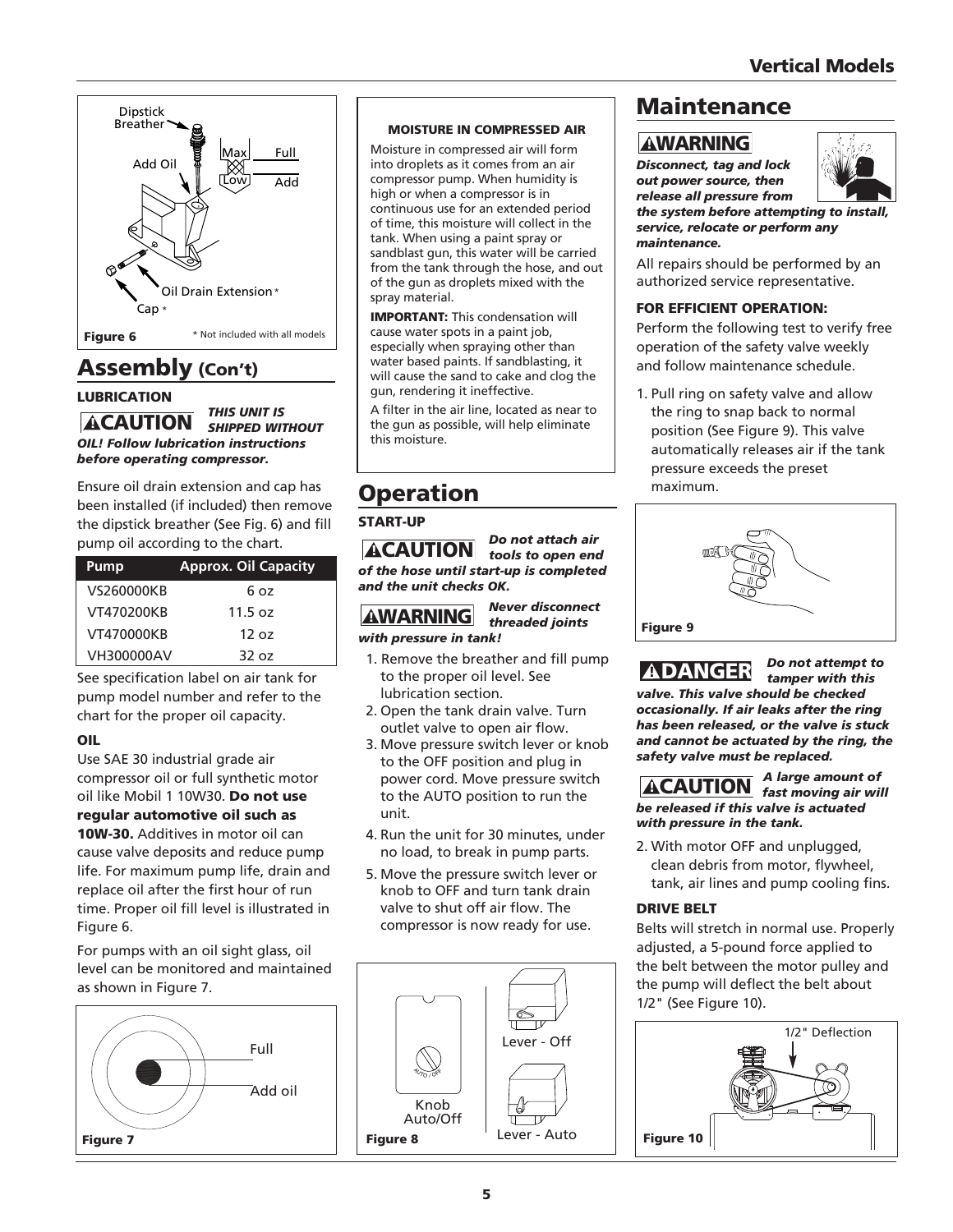| <b>Maintenance (Con't)</b>                                                                                                                                                                                                                            | <b>MAINTENANCE SCHEDULE</b>                                                                                                               |              |               |                                                                                                               |          |
|-------------------------------------------------------------------------------------------------------------------------------------------------------------------------------------------------------------------------------------------------------|-------------------------------------------------------------------------------------------------------------------------------------------|--------------|---------------|---------------------------------------------------------------------------------------------------------------|----------|
| TO ADJUST DRIVE BELT:                                                                                                                                                                                                                                 | <b>Operation</b>                                                                                                                          | <b>Daily</b> | <b>Weekly</b> | <b>Monthly</b>                                                                                                | 3 Months |
| 1. Remove belt guard.<br>2. Loosen the four fasteners holding<br>the motor to the baseplate.<br>3. Shift the motor in the proper<br>direction. The belt must be properly<br>aligned when adjustment is made.<br>4. Adjust flywheel or motor pulley so | Check Oil Level<br>Drain Tank<br>Check Air Filter<br><b>Check Safety Valve</b><br>Clean Unit<br><b>Check Belt Tightness</b><br>Change Oil |              |               |                                                                                                               |          |
| that the belt runs straight.<br>5. If necessary, use a gear puller to<br>move the pulley on the motor shaft.<br>Tighten setscrew after pulley is                                                                                                      | <b>STORAGE</b><br>1. When not in use, hose and<br>compressor should be stored in a                                                        |              |               | <b>TECHNICAL INFORMATION</b><br>For information on the operation or<br>repair, please call 1-800-543-6400. In |          |

positioned. 6. Attach belt guard.

- compressor should be stored in a cool dry place.
- 2. Tanks should be drained of moisture. and hose should be disconnected and hung with open ends down to allow any moisture to drain.
- 3. Protect the electrical cord from possible damage by winding the cord loosely around the handle of the unit or coiling the cord up.

repair, please call 1-800-543-6400. In Ohio or outside the continental U.S., call 513-367-4811.

### Troubleshooting Chart

| Symptom                                       | <b>Possible Cause(s)</b>                                                                                                                  | <b>Corrective Action</b>                                                                                                                                                                                                                                                                                                                                                                                                                                                                        |
|-----------------------------------------------|-------------------------------------------------------------------------------------------------------------------------------------------|-------------------------------------------------------------------------------------------------------------------------------------------------------------------------------------------------------------------------------------------------------------------------------------------------------------------------------------------------------------------------------------------------------------------------------------------------------------------------------------------------|
| Low discharge pressure                        | 1. Air demand exceeds<br>pump capacity<br>2. Air leaks<br>3. Restricted air intake<br>4. Blown gaskets<br>5. Leaking or damaged<br>valves | 1. Reduce air demand or use a compressor with more<br>capacity.<br>2. Listen for escaping air. Apply soap solution to all fittings<br>and connections. Bubbles will appear at points of leakage.<br>Tighten or replace leaking fittings or connections.<br>3. Clean the air filter element.<br>4. Replace any gaskets proven faulty on inspection.<br>5. Remove head and inspect for valve breakage, misaligned<br>valves, damaged valve seats, etc. Replace defective parts<br>and reassemble. |
|                                               |                                                                                                                                           | Install a new head gasket each time the<br>head is removed<br><b>ACAUTION</b>                                                                                                                                                                                                                                                                                                                                                                                                                   |
| Pump overheating causes<br>air filter to melt | 1. Insulating gasket<br>between<br>filter and head is missing                                                                             | 1. Install gasket.                                                                                                                                                                                                                                                                                                                                                                                                                                                                              |
|                                               | 2. Broken valves/blown<br>gasket                                                                                                          | 2. Replace valves or install new gasket.                                                                                                                                                                                                                                                                                                                                                                                                                                                        |
| Excessive noise<br>(knocking)                 | 1. Loose motor or<br>compressor pulley                                                                                                    | 1. Loose motor or compressor pulleys are a very common<br>cause of compressors knocking. Tighten pulley clamp bolts<br>and set-screws.                                                                                                                                                                                                                                                                                                                                                          |
|                                               | 2. Lack of oil in crankcase                                                                                                               | 2. Check for proper oil level; if low, check for possible<br>damage to bearings. Dirty oil can cause excessive wear.                                                                                                                                                                                                                                                                                                                                                                            |
|                                               | 3. Worn connecting rod                                                                                                                    | 3. Replace connecting rod. Maintain oil level and change oil<br>more frequently.                                                                                                                                                                                                                                                                                                                                                                                                                |
|                                               | 4. Worn piston pin bores                                                                                                                  | 4. Remove piston assemblies from the compressor and inspect<br>for excess wear. Replace excessively worn piston pin or<br>pistons, as required. Maintain oil level and change oil more<br>frequently.                                                                                                                                                                                                                                                                                           |
|                                               | 5. Piston hitting the valve<br>plate                                                                                                      | 5. Remove the compressor head and valve plate and inspect<br>for carbon deposits or other foreign matter on top of<br>piston. Replace head and valve plate using new gasket. See<br>Lubrication section for recommended oil.                                                                                                                                                                                                                                                                    |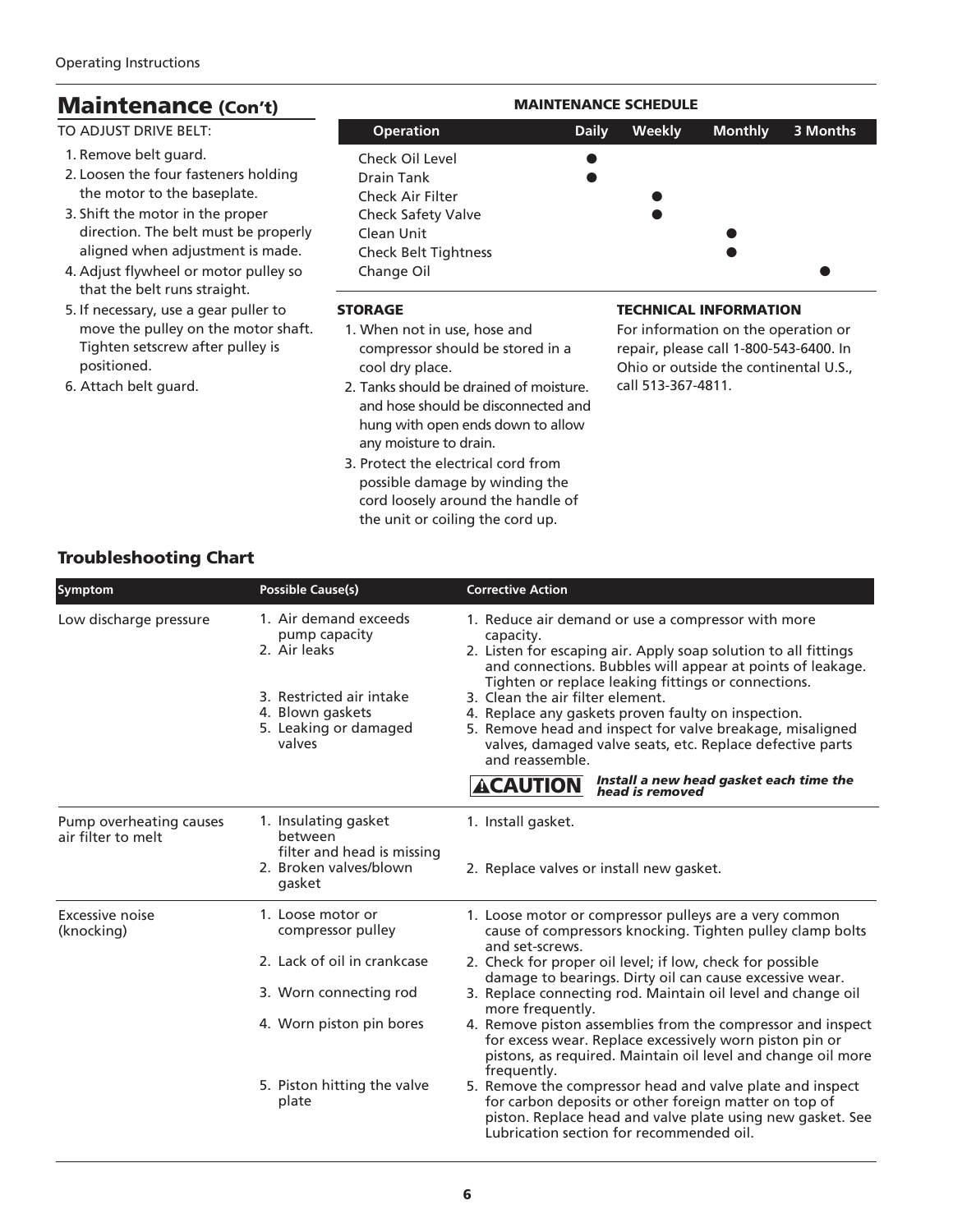### Troubleshooting Chart (Continued)

| Symptom                                                                                                                                                                | <b>Possible Cause(s)</b>                                                                                                                                                                                       | <b>Corrective Action</b>                                                                                                                                                                                                                                                                                                                                                                                          |
|------------------------------------------------------------------------------------------------------------------------------------------------------------------------|----------------------------------------------------------------------------------------------------------------------------------------------------------------------------------------------------------------|-------------------------------------------------------------------------------------------------------------------------------------------------------------------------------------------------------------------------------------------------------------------------------------------------------------------------------------------------------------------------------------------------------------------|
| Excessive noise<br>(knocking)<br>Continued                                                                                                                             | 6. Noisy check valve in<br>compressor system                                                                                                                                                                   | 6. Replace.<br>Do not disassemble check valve with<br><b>ADANGER</b><br>air pressure in tank                                                                                                                                                                                                                                                                                                                      |
| Large quanity of oil in the<br>discharge air<br><b>NOTE:</b> In an oil<br>lubricated compressor there<br>will always be a small<br>amount of oil in the air<br>stream. | 1. Worn piston rings<br>2. Compressor air intake<br>restricted<br>3. Excessive oil in<br>compressor<br>4. Wrong oil viscosity                                                                                  | 1. Replace with new rings. Maintain oil level and change oil<br>more frequently.<br>2. Clean filter. Check for other restrictions in the intake<br>system.<br>3. Drain down to full level.<br>4. Use Mobil 1® 10W-30                                                                                                                                                                                              |
| Water in discharge air/tank                                                                                                                                            | 1. Normal operation. The<br>amount of water<br>increases with humid<br>weather                                                                                                                                 | 1. Drain tank more often. At least daily.<br>2. Add a filter to reduce the amount of water in the air line.                                                                                                                                                                                                                                                                                                       |
| Motor hums and runs<br>slowly or not at all                                                                                                                            | 1. Use of extension cord<br>2. Malfunctioning check<br>valve or unloader valve<br>3. Low voltage<br>4. Malfunctioning pressure<br>switch - contacts will not<br>close                                          | 1. Do not use an extension cord. Use longer air hose with<br>larger diameter.<br>2. Replace check valve, unloader valve or pressure switch.<br>Do not disassemble check valve with<br><b>ADANGER</b><br>air pressure in tank<br>3. Check with voltmeter, check reset switch on motor. If reset<br>switch trips repeatedly, find and correct the cause. See next<br>item.<br>4. Repair or replace pressure switch. |
| Reset mechanism cuts out<br>repeatedly or fuses blow<br>repeatedly                                                                                                     | 1. Too many devices on<br>same circuit<br>2. Incorrect fuse size or<br>circuit breaker<br>3. Malfunctioning check<br>valve<br>4. Pressure switch set too<br>high<br>5. Loose wiring<br>6. Malfunctioning motor | 1. Limit the circuit to the use of only the air compressor.<br>2. Be sure that fuses or circuit breakers are rated properly.<br>3. Replace check valve.<br>Do not disassemble check valve with<br>ANGER<br>air pressure in tank<br>4. Adjust or replace.<br>5. Check all electrical connections.<br>6. Replace motor.                                                                                             |
| Tank does not hold<br>pressure when compressors<br>off and the shut off valve is<br>closed                                                                             | 1. Worn check valve<br>2. Check all connections<br>and fittings for leaks<br>3. Check tank for cracks or<br>pin holes                                                                                          | 1. Replace check valve.<br><b>ADANGER</b> Do not disassemble check valve with<br>air pressure in tank<br>2. Tighten.<br>3. Replace tank. Never repair a damaged tank.                                                                                                                                                                                                                                             |
| Pressure switch<br>continuously blows air out<br>the unloader valve                                                                                                    | 1. Malfunctioning check<br>valve                                                                                                                                                                               | 1. Replace the check valve if the unloader valve bleeds off<br>constantly.<br>Do not disassemble check valve with<br><b>ADANGER</b><br>air pressure in tank                                                                                                                                                                                                                                                       |
| Pressure switch does not<br>release air when the unit<br>shuts off                                                                                                     | 1. Malfunctioning unloader<br>valve on pressure switch                                                                                                                                                         | 1. Replace the pressure switch if it does not release the<br>pressure for a short period of time when the unit shuts off.<br>Do not disassemble pressure switch with<br><b>ADANGER</b><br>air pressure in tank                                                                                                                                                                                                    |
| <b>Excessive vibration</b>                                                                                                                                             | 1. Loose fasteners<br>2. Belt needs replaced<br>3. Belt alignment                                                                                                                                              | 1. Tighten.<br>2. Replace with correct size.<br>3. Align flywhell and pulley.                                                                                                                                                                                                                                                                                                                                     |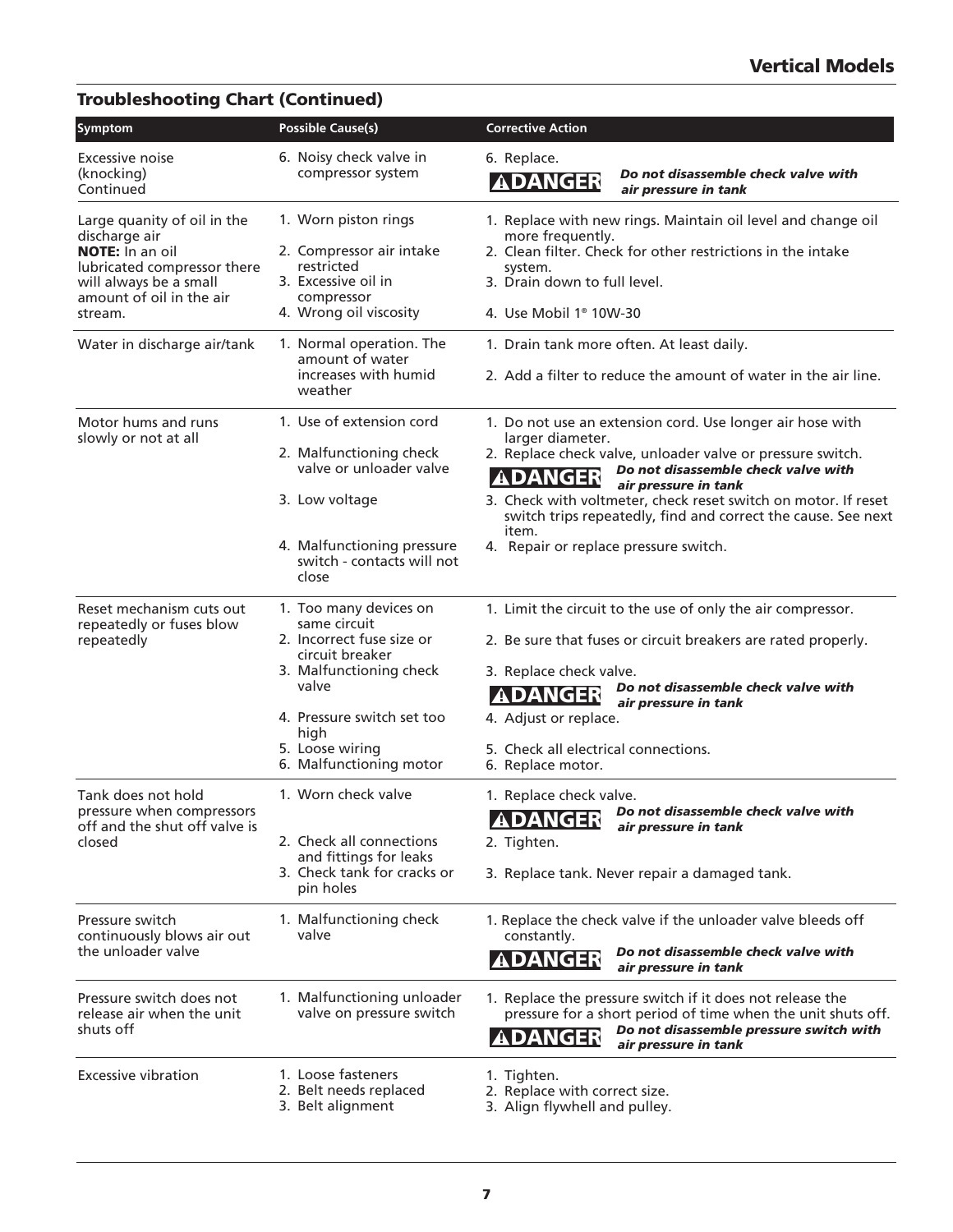#### *Limited Warranty*

- 1. DURATION: From the date of purchase by the original purchaser as follows: One Year, Two Years, Three Years, Four Years, or Five Years as indicated on product specification label.
- 2. WHO GIVES THIS WARRANTY (WARRANTOR):
- Campbell Hausfeld / Scott Fetzer Company, 100 Production Drive, Harrison, Ohio, 45030, Telephone: (800) 543-6400
- 3. WHO RECEIVES THIS WARRANTY (PURCHASER): The original purchaser (other than for purposes of resale) of the Campbell Hausfeld compressor.
- 4. WHAT PRODUCTS ARE COVERED BY THIS WARRANTY: Any Campbell Hausfeld air compressor.
- 5. WHAT IS COVERED UNDER THIS WARRANTY: Parts and Labor to remedy substantial defects due to material and workmanship during the first year of ownership with the exceptions noted below. Parts only to remedy substantial defects due to material and workmanship during remaining term of coverage with exceptions noted below.
- 6. WHAT IS NOT COVERED UNDER THIS WARRANTY:
	- A. Implied warranties, including those of merchantability and FITNESS FOR A PARTICULAR PURPOSE ARE LIMITED FROM THE DATE OF ORIGINAL PURCHASE AS STATED IN THE DURATION. If the compressor is used for commercial, industrial or rental purposes, the warranty will apply for ninety (90) days from the date of purchase. Two-stage compressors are not limited to a ninety (90) day warranty when used in commercial or industrial applications. Some States do not allow limitations on how long an implied warranty lasts, so the above limitations may not apply to you
	- B. ANY INCIDENTAL, INDIRECT, OR CONSEQUENTIAL LOSS, DAMAGE, OR EXPENSE THAT MAY RESULT FROM ANY DEFECT, FAILURE, OR MALFUNCTION OF THE CAMPBELL HAUSFELD PRODUCT. Some States do not allow the exclusion or limitations of incidental or consequential damages, so the above limitation or exclusion may not apply to you.
	- C. Any failure that results from an accident, purchaser's abuse, neglect or failure to operate products in accordance with instructions provided in the owner's manual(s) supplied with compressor.
	- D. Pre-delivery service, i.e. assembly, oil or lubricants, and adjustment.
	- E. Items or service that is normally required to maintain the product, i.e. lubricants, filters and gaskets, etc.
	- F. Gasoline engines and components are expressly excluded from coverage under this limited warranty. The Purchaser must comply with the warranty given by the engine manufacturer which is supplied with the product
	- G. Additional items not covered under this warranty: 1. Excluded items pertaining to All Compressors
		- Any component damaged in shipment or any failure caused by installing or operating unit under conditions not in accordance with installation and operation guidelines or damaged by contact with tools or surroundings.
		- b. Pump or valve failure caused by rain, excessive humidity, corrosive environments or other contaminants.
		- c. Cosmetic defects that do not interfere with compressor functionality.
		- d. Rusted tanks, including but not limited to rust due to improper drainage or corrosive environments.
		- e. The following components are considered normal wear items and are not covered after the first year of ownership. Electric motor, check valve, pressure switch, regulator, pressure gauges, hose, tubing, pipe, fittings and couplers, screws, nuts, hardware items, belts, pulleys, flywheel, air filter and housing, gaskets, seals, oil leaks, air leaks, oil consumption or usage, piston rings.
		- f. Tank drain valves.
		- g. Damage due to incorrect voltage or improper wiring.
		- h. Other items not listed but considered general wear parts.
		- i. Pressure switches, air governors, load/unload devices, throttle control devices and safety valves modified from factory settings.
		- j. Damage from inadequate filter maintenance.
		- k. Induction motors operated with electricity produced by a generator.
		- 2. Excluded items specific to Lubricated Compressors:
			- a. Pump wear or valve damage caused by using oil not specified.
			- b. Pump wear or damage caused by any oil contamination.
			- c. Pump wear or damage caused by failure to follow proper oil maintenance guidelines, operation below proper oil level or operation without oil.
	- H. Labor, service call, or transportation charges after the first year of ownership of stationary compressors. Stationary compressors are defined as not including a handle or wheels.
- 7. RESPONSIBILITIES OF WARRANTOR UNDER THIS WARRANTY: Repair or replace, at Warrantor's option, compressor or component which is defective, has malfunctioned and/or failed to conform within duration of the warranty period.
- 8. RESPONSIBILITIES OF PURCHASER UNDER THIS WARRANTY:
	- A. Provide dated proof of purchase and maintenance records. B. Portable compressors or components must be delivered or shipped to the nearest Campbell Hausfeld Authorized Service Center. Freight costs, if any, must be borne by the purchaser.
	- C. Use reasonable care in the operation and maintenance of the products as described in the owner's manual(s).
	- D. Repairs requiring overtime, weekend rates, or anything beyond the standard manufacturer warranty repair labor reimbursement rate.
	- E. Time required for any security checks, safety training, or similar for service personnel to gain access to facility.
- F. Location of unit must have adequate clearance for service personnel to perform repairs and easily accessible. 9. WHEN WARRANTOR WILL PERFORM REPAIR OR REPLACEMENT UNDER THIS WARRANTY: Repair or replacement will be scheduled and
- serviced according to the normal work flow at the servicing location, and depending on the availability of replacement parts. This Limited Warranty applies in the U.S., Canada and Mexico only and gives you specific legal rights. You may also have other rights which vary from State to State or country to country.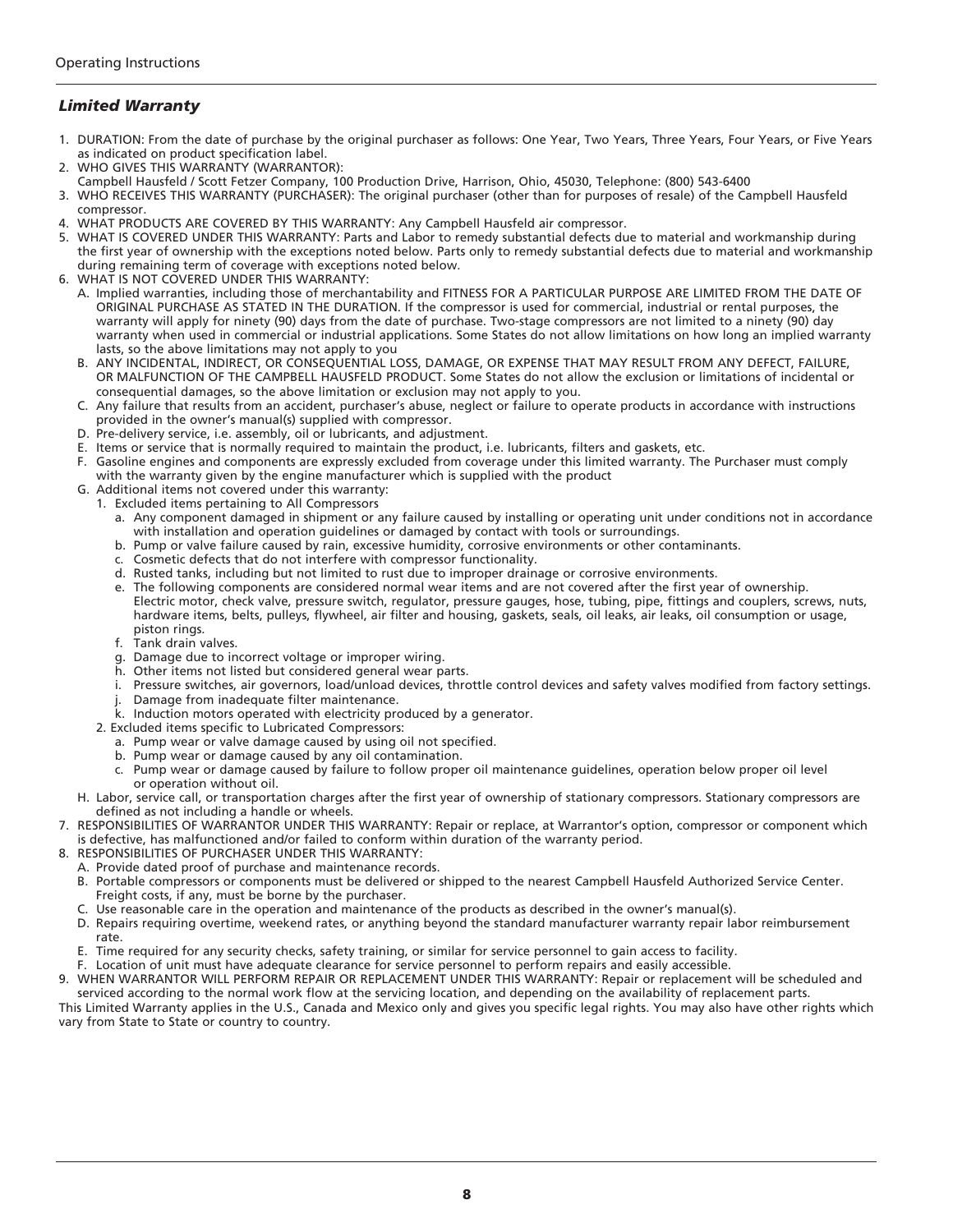Voir la Garantie à la page 16 pour de l'information importante sur l'utilisation commercial de ce produit.

#### Instructions D'Utilisation Modèles Verticaux (Modèles Verticaux Modèles Verticaux Modèles Verticaux Modèles Ve

*S'il vous plaît lire et conserver ces instructions. Lire attentivement avant de monter, installer, utiliser ou de procéder à l'entretien du produit décrit. Se protéger ainsi que les autres en observant toutes les instructions de sécurité, sinon, il y a risque de blessure et/ou dégâts matériels! Conserver ces instructions comme référence.*

# Compresseur D'Air **Stationnaire**

### **Description**

Les modèles de compresseurs d'air sont conçus pour fournir de l'air comprimé aux outils pneumatiques et pour faire fonctionner les pistolets vaporistateurs. Les pompes fournies sont graissées à l'huile. Un peu d'huile résiduelle est présent dans le débit d'air comprimé. Installer les filtres appropriés pour les applications qui requièrent de l'air libre d'huile ou d'eau. Le compresseur d'air doit être monté selon les instructions, sur un plancher solide. Autres usages de ces modèles nieront la garantie et le fabricant ne sera pas responsable pour les problèmes ou dommages résultant de l'usage incorrect.

#### Directives De Sécurité

Ce manuel contient de l'information très importante qui est fournie pour la SÉCURITÉ et pour ÉVITER LES PROBLÈMES D'ÉQUIPEMENT. Rechercher les symboles suivants pour cette information.

#### *Danger indique*

*une situation hasardeuse imminente qui RÉSULTERA en perte de vie ou blessures graves.* **ADANGER**<br> **ADANGER**<br> **ANGER ATTER ASSESSMENT**<br> **ANGERTISSEMENT**<br> **ANGERTISSEMENT**<br> **ANGERTISSEMENT**<br> **ANGERTISSEMENT**<br> **PROPENT FESSMENTION**<br> **ANTENTION**<br> **ANTENTION**<br> **ANGERTION**<br> **ANGERTION** 

#### *Avertissement*

*indique une situation hasardeuse potentielle qui PEUT résulter en perte de vie ou blessures graves.*

#### *Attention indique une situation hasardeuse potentielle*

*qui PEUT résulter en blessures.*

*Avis indique l'information importante pour éviter le dommage de l'équipement.*

### Déballage

Lors du déballage, l'examiner soigneusement pour rechercher toute trace de dommage susceptible de s'être produit en cours de transport. Serrer tous raccords, boulons, etc.,



avant d'utiliser le modèle.

*Ne pas faire fonctionner un modèle qui a été endommagé pendant le transport, la manipulation ou l'utilisation. Le dommage peut résulter en éclatement et peut causer des blessures ou dégâts matériels.* **AAVERTISSEMENT** 

### Généralités sur la Sécurité

Puisque le compresseur d'air et les autres pièces détachées (pompe, pistolets, filtres, graisseurs, tuyaux, etc.) font partie d'un système de haute pression, il est nécessaire de suivre les précautions suivantes.

1. Lire attentivement tous manuels compris avec ce produit. Bien se

familiariser avec ce produit, ses commandes et son

utilisation.



2. Suivre tous les codes de sécurité et d'électricité locaux ainsi qu'aux États-Unis les National Electrical Codes (NEC) et Occupational Safety and Health Act (OSHA).

### **ADANGER**

#### *Avertissement D'Air Respirable*

Ce compresseur/pompe N'EST PAS équipé pour et NE DEVRAIT PAS être utilisé "comme soi" pour fournir de l'air respirable. En cas d'applications d'air pour la consommation humaine, le compresseur d'air/pompe doit être équipé avec de l'équipement de sécurité en canalisation et d'alarme. Cet équipement additionnel est nécessaire pour filtrer et purifier l'air afin d'atteindre les spécifications minimales pour la respiration Grade D décrites dans le Compressed Gas Association Commodity Specification G 7.1 - 1966, OSHA 29 CFR 1910. 134, et/ou Canadian Standards Associations (CSA).

#### DÉNÉGATION DES GARANTIES

Si le compresseur est utilisé pour les applications d'air respirable et l'équipement de sécurité en canalisation et d'alarme n'est pas utilisé simultanément, les garanties en existance seront annulées, et Campbell Hausfeld nie toute responsabilité pour n'importe quelle perte, blessure ou dommage.

- 3. Seules les personnes bien familiarisées avec ces règlements d'utilisation doivent être autorisées à se servir du compresseur.
- 4. Garder les visiteurs à l'écart de/et NE JAMAIS permettre les enfants dans l'endroit de travail.
- 5. Utiliser des lunettes de sécurité et la protection auditive pendant l'utilisation du modèle.



- 6. Ne pas se tenir debout sur/ni utiliser le modèle comme une prise à main.
- 7. Inspecter le système d'air comprimé et pièces détachées électriques pour toute indication de dommage,

**MÉMENTO : Gardez votre preuve datée d'achat à fin de la garantie ! Joignez-la à ce manuel ou classez-la dans un dossier pour plus de sécurité.**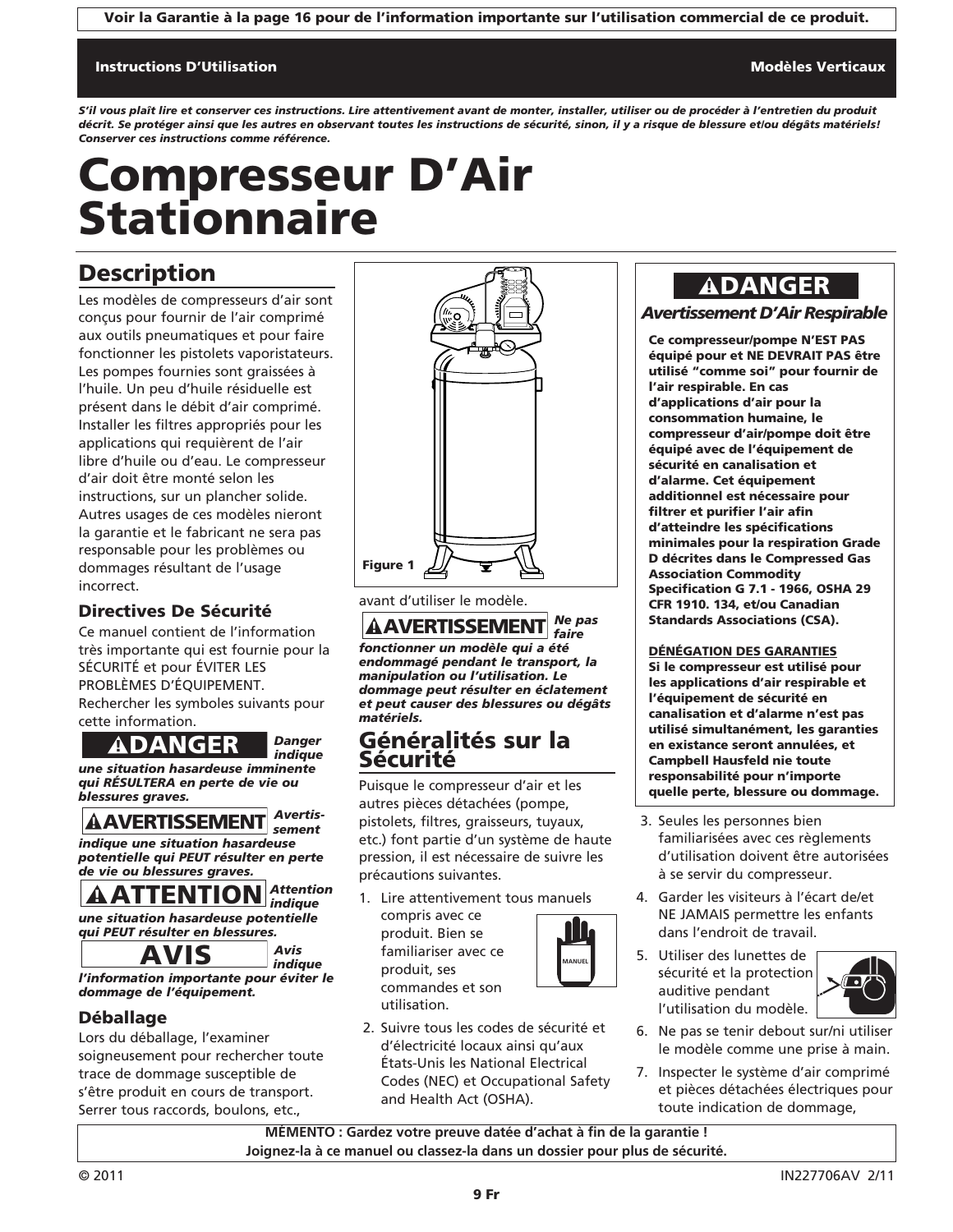### Généralités sur la Sécurité (Suite)

détérioration, faiblesse ou fuites avant chaque utilisation. Réparer ou remplacer toutes pièces défectueuses avant l'utilisation.

8. Inspecter le degré de serrage de toutes les attaches par intervalles régulières.

*Les moteurs, l'équipement et les commandes électriques peuvent causer des arcs*

*électriques qui peuvent allumer un gaz ou une vapeur inflammable. Ne jamais utiliser ou réparer le modèle près d'un gaz ou d'une vapeur inflammable. Ne jamais entreposer les liquides ou gaz inflammables près du compresseur.*

> k O

*Ne jamais utiliser un compresseur sans carter de courroie. Ce modèle peut se démarrer sans avis. Le*

*contact avec les pièces mobiles peut causer des blessures personnelles ou dégâts matériels.*

9. Ne pas porter des vêtements flottants ni des bijoux qui peuvent se prendre dans les pièces mobiles du modèle.

*Les pièces du compresseur peuvent être chaudes même si le modèle est hors circuit.*

- 10. Garder les doigts à l'écart du compresseur; les pièces mobiles et chaudes peuvent causer des blessures et/ou des brûlures.
- 11. Si l'équipement vibre anormalement, ARRÊTER le moteur et l'inspecter immédiatement. La vibration est généralement une indication d'un problème.
- 12. Pour réduire le risque d'incendie, garder l'extérieur du moteur libre d'huile, de solvants et de graisse excessive.

*Une soupape de sûreté ASME avec une classification qui ne dépasse pas 1034 kPa doit être installée dans le réservoir de ce compresseur. La soupape de sûreté ASME doit avoir un débit d'air et une classification de pression suffisants pour protéger les pièces pressurisées contre l'éclatement.* **AAVERTISSEMENT**<br>
So morteurs, l'équipement et<br>
se commandes électriques<br>
se commandes électriques<br>
se convari d'auser des arcs<br>
se entriques qui peuvent allum<br>
illiser ou réparer le modèle<br>
sua d'une vapeur inflammable.<br>

*Voir la*

*décalcomanie de spécifications sur le compresseur pour retrouver la pression*

*de service maximum. Ne pas faire fonctionner avec un manostat ou soupapes pilotes réglés au delà de la pression de fonctionnement maximum.*

13. Ne jamais essayer de régler la soupape de sûreté ASME. Garder la soupape de sûreté libre de peinture et autres accumulations.

*Ne jamais utiliser les tuyaux plastiques (CPV) pour l'air comprimé. Ceci peut causer des blessures graves ou la mort.*



*Ne jamais essayer de réparer ni de modifier un réservoir! Le soudage, perçage ou autre modifications peuvent affaiblir le réservoir et peuvent résulter en dommage de rupture ou d'explosion. Toujours remplacer un réservoir usé, fendu ou endommagé.* ANCERTISSEMENT<br>
s tuyaux plastiques (CPV) p<br>
mprimé. Ceci peut causer de syncessures graves ou la mort.<br>
1. DANCER<br>
e jamais essayer de réparer<br>
de modifier un réservoir!<br>
soudage, perçage ou autrodifications peuvent résul



#### *du réservoir quotidiennement.*

- 14. L'accumulation d'humidité cause la rouille qui peut affaiblir le réservoir. Purger le réservoir régulièrement et l'inspecter périodiquement pour la rouille et la corrosion ou autres conditions dangereuses.
- 15. L'air mouvante peut agiter la poussière et le débris qui peut être dangereux. Dissiper l'air lentement en purgeant l'humidité ou pendant la dépressurisation du système de compresseur.

#### PRÉCAUTIONS DE PULVÉRISATION

*Ne pas pulvériser des matériaux inflammables près d'une flamme ni près d'une source d'ignition y inclus le compresseur.*

- 16. Ne pas fumer pendant la pulvérisation de peinture, d'insecticides ou d'autres substances inflammables.
- 17. Utiliser un masque/ respirateur pendant la pulvérisation et pulvériser dans un endroit bien ventilé pour éviter les dangers de santé et d'incendie.



- 18. Ne pas pulvériser vers le compresseur. Situer le compresseur aussi loin que possible de l'endroit de pulvérisation pour minimiser l'accumulation de surpulvérisation sur le compresseur.
- 19. Pour pulvériser ou nettoyer avec des solvants ou produits chimiques toxiques, suivre les instructions fournies par le fabricant du produit chimique.

### Introduction

Se référer à la Figure 2.

#### INSTALLATION D'UNE SOUPAPE D'ARRÊT

Une soupape d'arrêt devrait être installée sur l'orifice de décharge du réservoir pour contrôler le débit d'air du réservoir. Situer la soupape entre le réservoir et le système de tuyauterie.

Manostat - Interrupteur Auto/Off - Dans la position "auto", le compresseur se coupe automatiquement quand la pression du réservoir atteint la pression maximum réglée d'avance. Une fois que l'air est usé du réservoir et baisse à une niveau réglé d'avance, le manostat remet le moteur en marche (on) automatiquement. Dans la position "off", le compresseur ne fonctionnera pas. Cet interrupteur devrait être dans la position "off" pendant le branchement ou le débranchement du cordon d'alimentation de la prise de courant.

Lorsque le manostat coupe le moteur (off), vous entenderez de l'air qui s'échappe de la soupape de décharge du manostat pendant un peu de temps. Ceci relâche la pression d'air du tuyau de décharge et permet que le compresseur se remet en marche plus facilement.

Pour les modèles sans interrupteur manuel, lorsqu'on demande de mettre l'interrupteur dans la position OFF, utiliser l'interrupteur à l'appareil de déconnection au lieu.

#### Appareil de Déchargement -

L'appareil sur le manostat qui permet que l'air pressurisé se dissipe ce qui soulage les démarrages du moteur sous charge.

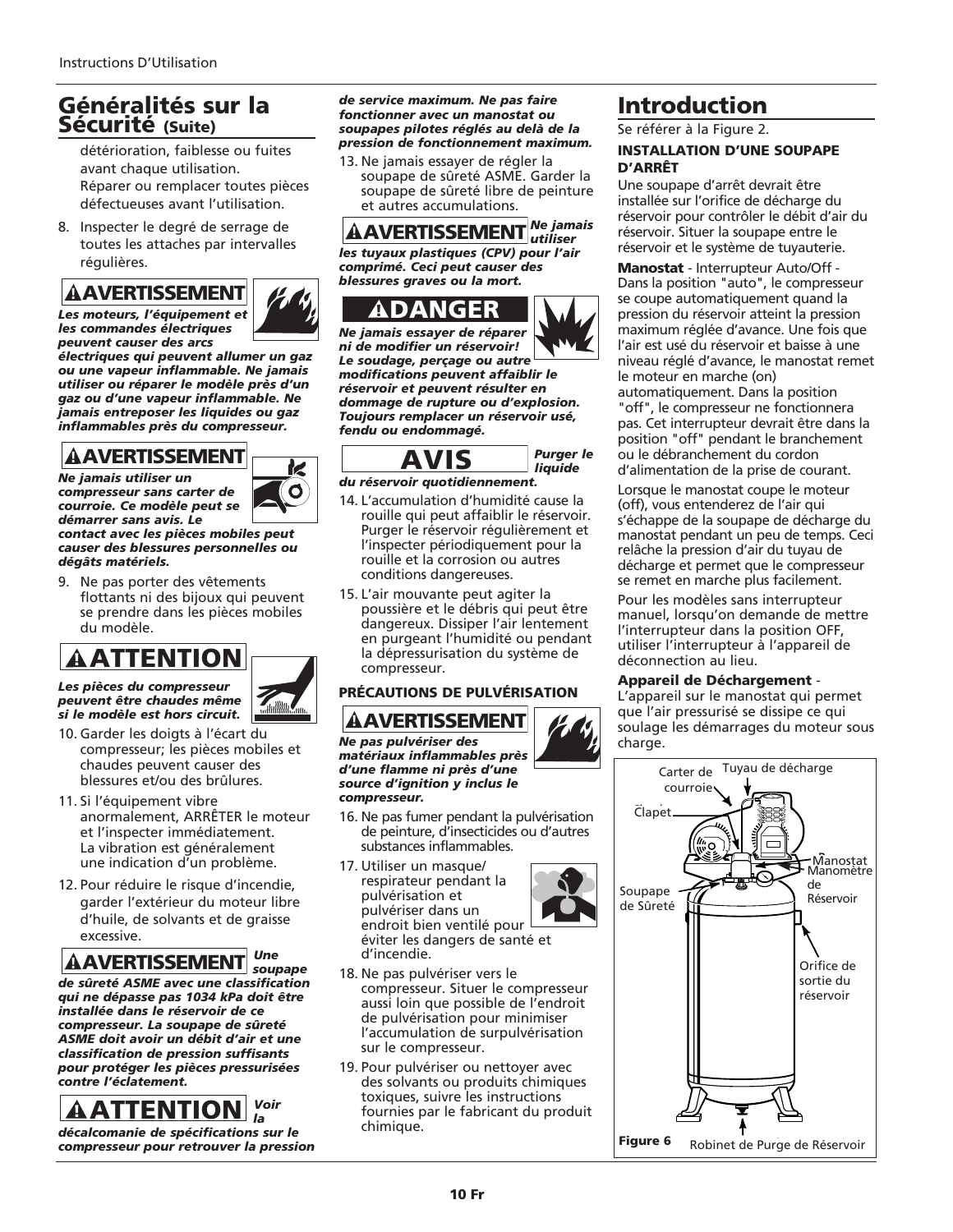### Modèles Verticaux

### Introduction (Suite)

Régulateur - Le régulateur contrôle la quantité de pression d'air échappée à la sortie de tuyau (Vendu séparément).

Soupape de Sûreté ASME - Cette soupape laisse échapper l'air automatiquement si la pression du réservoir dépasse la pression maximum réglée d'avance.

Tuyau de Décharge - Ce tuyau transporte l'air comprimé de la pompe au clapet. Ce tuyau devient très chaud pendant son utilisation. Ne jamais toucher le tuyau de décharge afin d'éviter des brûlures sévères.

Clapet - Une soupape à sens unique qui permet à l'air d'entrer le réservoir mais qui empêche que l'air du réservoir retourne dans la pompe du compresseur.

Carter de Courroie - Couvre la courroie, la poulie de moteur et le volant.

#### Robinet de Purge de Réservoir -

Cette soupape est située au fond du réservoir. Utiliser cette soupape pour purger l'humidité du réservoir quotidiennement afin de réduire le risque de corrosion.

Réduire la pression du réservoir sous 68,95 kPa, et ensuite purger l'humidité du réservoir quotidiennement afin d'éviter la corrosion. Purger l'humidité du(des) réservoir(s) en ouvrant le robinet de purge situé sous le réservoir.

### Installation

# *Débrancher, étiquetter et*

*verrouiller la source de puissance, ensuite dissiper toute la pression du système avant d'installer, réparer, déplacer ou de procéder à l'entretien du modèle.* **AAVERTISSEMENT**<br>
Débrancher, étiquetter et<br>
verrouiller la source de<br>
vuissance, ensuite dissiper to<br>
virssion du système avant d'<br>
éparer, déplacer ou de proce<br>
(entretien du modèle.<br>
ENDROIT<br>
AVIS

#### ENDROIT



*l'extérieur.*

Il est très important d'installer le compresseur dans un endroit propre et bien aéré, où la température de l'air ne dépassera pas 38,1˚ C.

Une distance minimum de 45,7 cm est requise entre le volant du compresseur ou un évantail et un mur afin d'assurer l'accès au robinet de purge.

Ne pas situer l'arrivée d'air du compresseur près de la vapeur, peinture pulvérisée, endroits de décapage au sable et autres sources de contamination.

#### MONTAGE

#### **AATTENTION** *Ne jamais utiliser les palettes en bois d'expédition pour le montage du compresseur.*

MONTAGE AU PLANCHER *(Tous les modèles)*

Les pieds du compresseur DOIVENT être fixés à un plancher en béton plat et égal ou sur une fondation en béton séparée. Les isolateurs de vibration doivent être utilisés entre la jambe du réservoir et le plancher (Numéro de pièce MP3445, disponible séparément). Ne pas trop serrer les boulons afin de permettre que les tampons absorbent les vibrations. Un accouplement flexible devrait être installé entre le réservoir et la tuyauterie de service. **EXERCT SERVALUS AND SERVALUS SPACE AND SPACE AND PLANCHER ONITAGE AU PLANCHER SPACE AU PLANCHER SS pieds du compresseur DC (SPACE AU PLANCHER SS pieds du compresseur DC égal ou sur une fondation parée. Les isolateurs de v** 

#### *Ce compres-*

*seur est très lourd du haut. Le modèle doit être boulonné au plancher avec des tampons isolateurs ou fixé au câble de mur (si fourni) avant son utilisation pour éviter le dommage à l'équipement, les blessures ou la mort.*

MONTAGE DU CÂBLE DE MUR *(Fourni avec quelques modèles de 113,6 Litres)*

Un câble de mur est fourni et devrait être installé pour quelques modèles de 30 gallons (114 L).

Le câble de sécurité comprend deux vis à tête carrée et rondelles.

- 1. Placer un tampon sous chaque pied du compresseur pour réduire la vibration.
- 2. Placer le câble à travers la plaque de base tel qu'indiqué sur la Figure 3.
- 3. Placer les vis à travers les rondelles et en suite à travers les bouts bouclés du câble.
- 4. Fixer les vis à un poteau dans un mur encadré. Utiliser des ancres sur les murs en béton.

*Ne pas fixer le compresseur avec des boulons à écrou articulés dans le placoplâtre. Les murs en placoplâtre ou en plâtre ne peuvent pas soutenir le poids du compresseur.*

*Ne jamais installer une soupape d'arrêt entre la pompe du compresseur et le réservoir. Blessures et/ou dégâts matériels peuvent se présenter.*

#### TUYAUTERIE

#### *Ne jamais utiliser*

*les tuyaux en plastique (CPV) pour l'air comprimé. Ceci peut causer des blessures graves ou la mort.*



Tous tubes, conduits, ou tuyaux utilisés doivent avoir une classification de pression au delà de 1034 kPa. Taille de tuyau minimum recommandée:

- jusqu'à 15,24 m, 12,7 mm (1/2 po) - plus que 15,24 m, 19,1 mm (3/4 po) Un tuyau de diamètre plus large est idéal.

#### Installation Électrique INSTALLATION DE FILS DIRECTE **SEULEMENT**

*Un électri-*

*cien qualifié doit effectuer l'installation et les raccordements électriques en respectant tous les codes électriques locaux et nationaux.*

#### MISE À LA TERRE

Ce produit doit être mis à la terre. Si le modèle est livré avec un cordon installé à l'usine, brancher le cordon dans une prise de courant de taille correcte mise à la terre. Pour les modèles qui n'ont pas de cordon installé à l'usine, installer des fils permanents de la source d'électricité au manostat avec un fil de terre branché à la vis de terre sur le manostat. Vous pouvez aussi installer un cordon de taille correcte avec un fil de terre et une fiche. **AAVERTISSEMENT**<br> **AAVERTISSEMENT**<br> **Constant Explores the CONT CONT CONTINGLATE CONTING AND AND SET A LA TERRE**<br> **EXPLOSE A LA TERRE**<br> **EXPLOSE A LA TERRE**<br> **EXPLOSE A LA TERRE**<br> **EXPLOSE A LA TERRE**<br> **EXPLOSE A LA TERRE** 



*Les moteurs qui ne sont pas correctement mis à la terre tiennent le risque de secousse électrique. S'assurer que tout équipement soit correctement mis à la terre.*

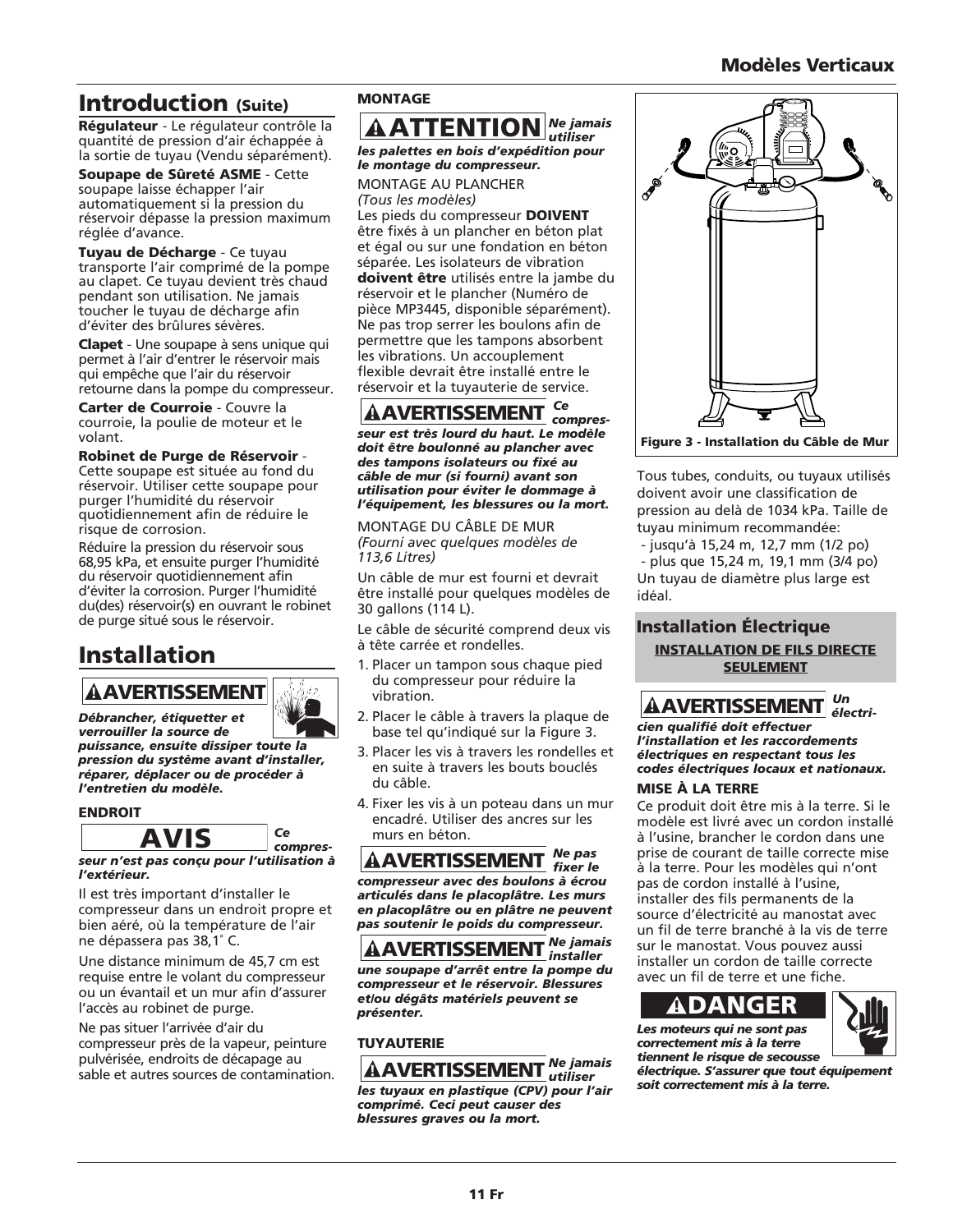### Installation (Suite)

## INSTALLATION DE FILS DIRECTE

#### INSTALLATION DE FILS

Les codes locaux concernant l'installation de fils varient d'endroit en endroit. Les fils d'alimentation, fiches et le protecteur doivent être classifiés pour au moins le minimum d'ampérage et de tension indiqués sur la plaque indicatrice du moteur et respecter tous les codes électriques pour ce minimum. Utiliser un fusible à retardement en T ou un disjoncteur.

#### *Le surchauf-*ATTENTIO

*fage, court-circuit et dommage d'incendie seront le résultat d'installation de fils insuffisante.*

Il est nécessaire d'utiliser un appareil protecteur de moteur si un protecteur de surcharge thermique intégré n'est pas fournit. Quelques modèles triphasés exigent un démarreur de moteur magnétique illustré dans la Figure 4.

#### Branchement Électrique MODÈLES AVEC CORDONS D'ALIMENTATION SEULEMENT

REMARQUE: les modèles de 120V, 15A peuvent fonctionner sur un circuit de 120V 15A sous les conditions suivantes:

- 1. Aucun autre appareil ou lumière ne soient branché au même circuit dérivé.
- 2. L'alimentation en tension soit normale.
- 3. Le circuit soit équipé d'un disjoncteur de 15 A ou d'une fusée à retardement 15 A type T (Type D au Canada).

Si les conditions ci-dessus ne sont pas possibles ou s'il y a déclenchement de l'appareil protecteur, il peut être nécessaire de faire fonctionner le compresseur sur un circuit de 120 V 20 A. Quelque modèles sont transformables à un fonctionnement 240 V, voir la section MOTEUR À TENSION DOUBLE.

#### INSTRUCTIONS DE MISE À LA TERRE

- 1. Ce produit est conçu pour
- l'utilisation sur un circuit nominal de 120 ou 240 V et a une fiche de terre comme celle sur la Fig. 5. S'assurer que le produit soit branché à une prise de courant de même configuration que la fiche. Ce produit doit être mis à la terre. La mise à la terre réduit le risque de secousse électrique en fournissant un fil d'échappement pour le courant





électrique en cas de court-circuit. Ce produit est équipé d'un cordon avec un fil de terre et une fiche de terre. La fiche doit être branchée dans une prise de courant installée correctement et mise à la terre conformément aux ordonnances et aux codes locaux.



*L'utilisation incorrecte d'une fiche de terre peut résulter en secousse électrique. Ne pas utiliser un adaptateur de mise à la terre.* ! DANGER

- 2. Si la réparation ou le remplacement du cordon ou de la fiche est nécessaire, ne pas brancher le fil de terre à ni une ni l'autre borne à lame plate. Le fil avec l'isolation et la surface extérieure verte (avec ou sans rayures jaunes) est le fil de terre.
- 3. Si vous ne comprenez pas les instructions de mise à la terre ou si vous doutez que le produit soit correctement mis à la terre, consulter un électricien ou dépanneur qualifié. Ne pas modifier la fiche fournie, si la fiche ne correspond pas avec la prise, faire installer la prise de courant appropriée par un électricien qualifié.

#### FICHES ET PRISES DE COURANT

1. Si la fiche du cordon d'alimentation du modèle est étrange ou si la fiche ne correspond pas avec votre prise de courant, consultez la Figure 5 qui indique les types de fiches et les tensions correspondantes.



- 2. S'assurer que le modèle soit brancheé à une prise de courant de même configuration que la fiche.
- 3. Les prises doivent être branchées à des circuits classifiés pour au moins la tension et l'ampèrage indiqué.
- 4. NE JAMAIS faire remplacer une prise de courant avec celle d'ampérage plus élevé avant de déterminer si le changement respecte tous les codes électriques de votre endroit. L'installation doit être effectuée par un électricien qualifié. Si les produits doivent être branchés à nouveau pour l'utilisation sur différents types de circuits, ces branchements doivent être effectués par des personnes qualifiées.

#### MOTEURS À DOUBLE TENSION (QUELQUES MODÈLES)



*doit être changée pour la transformation du modèle à tension double.*

Les moteurs à double tension peuvent être branchés pour soit 120 V ou 240 V. Comparer la fiche sur le cordon avec les prises ci-dessous afin de déterminer pour quelle tension l'installation de fils à l'usine a été effectuée sur votre compresseur. Vérifier aussi la décalcomanie sur le moteur pour le changement de tension basse à tension haute. **Example 18 AVIS**<br>
Dit être changée pour la<br>
ansformation du modèle à<br>
simoteurs à double tension p<br>
re branchés pour soit 120 V c<br>
omparer la fiche sur le cordor<br>
sies ci-dessous afin de détern<br>
selle tension l'installati

*Toute installation de fils doit être complétée par un électricien qualifié. Débrancher de la source d'alimentation (puissance) avant de changer les fils.*

*Pour la transformation à une tension alternative, s'assurer que le fil de terre vert du cordon soit branché à la broche de terre de la fiche et au corps métallique du manostat.*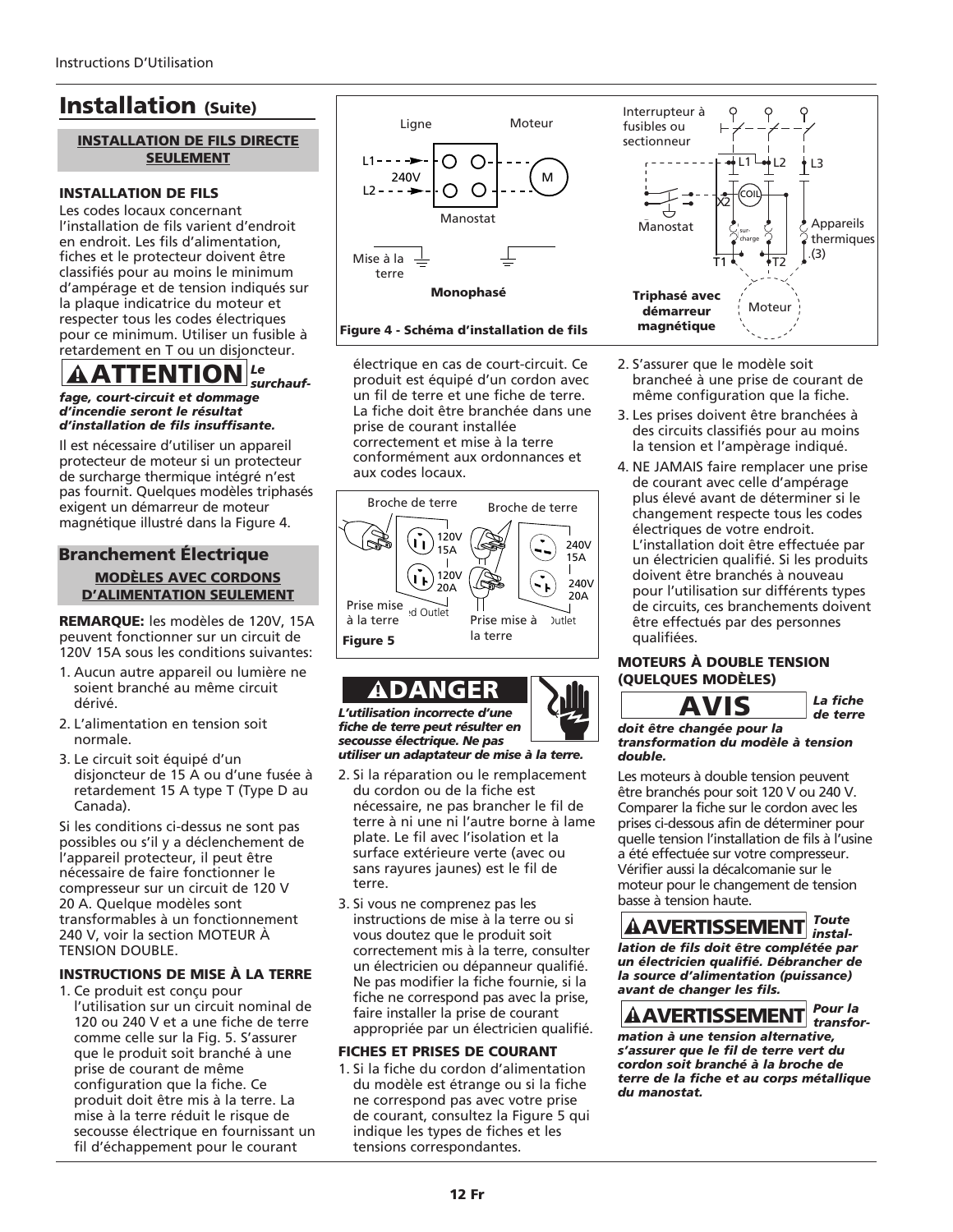### Modèles Verticaux

### Montage

#### QUINCAILLERIE ADDITIONNELLE EXIGÉE

Acheter des tuyaux, un régulateur et une soupape d'arrêt ayant une classification minimum de 1034 kPa et qui dépasse la pression de service maximum du compresseur.

#### RALLONGE DE VIDANGE D'HUILE

Un rallonge de vidange d'huile et un bouchon sont compris avec quelques modèles (situés avec le manuel d'utilisation). Installer le rallonge de vidange d'huile et le bouchon avant d'ajouter l'huile à la pompe. Pour éviter des fuites d'huile, il est hautement recommandé d'appliquer le ruban d'étanchéité de filetage de PTFE, ou pâte enduit d'étanchéité, aux filets sur chaque extrémité de l'extension de drainage de l'huile. Visser le bouchon sur un bout du rallonge. Enlever le bouchon de vidange d'huile de la base de la pompe et installer le rallonge de vidange d'huile (Voir Figure 6).

#### GRAISSAGE

#### *CE MODÈLE EST EXPÉDIÉ SANS HUILE! Suivre les instructions de graissage avant d'utiliser le compresseur.* **ATTENTION**

S'assurer que le rallonge de vidange d'huile et le bouchon soient installés (si compris). Enlever le reniflard de la réglette-jauge (Voir Fig. 6) et remplir la pompe d'huile selon le tableau.

| Pompe      | Capacité d'huile approx. |
|------------|--------------------------|
| VS260000KB | 0,18 L                   |
| VT470200KB | 0.34L                    |
| VT470000KB | 0.35L                    |
| VH300000AV | 0.95L                    |

Se référer à la décalcomanie de spécifications sur le réservoir pour le numéro de la pompe et se référer au tableau pour la capacité d'huile correcte.

#### HUILE

Utiliser l'huile pour compresseur d'air industrielle SAE 30 ou l'huile complètement synthétique pour moteurs telle que Mobil 1 10W-30. Ne pas utiliser l'huile pour automobile ordinaire telle que 10W-30. Les additifs dans l'huile de moteur peuvent causer de l'encrassement dans les soupapes et peuvent diminuer la vie de la pompe. Pour assurer la durée maximum de la pompe, purger et remplacer l'huile après la première heure de fonctionnement. Le niveau d'huile correct est illustré sur la Figure 6.

Pour les pompes dotées d'un regard d'huile,





#### HUMIDITÉ DANS L'AIR COMPRIMÉ

L'humidité dans l'air comprimé forme des gouttelettes en arrivant de la pompe du compresseur d'air. Si l'humidité est élevée, ou si le compresseur est utilisé continuellement, cette humidité s'accumulera dans le réservoir. Pendant l'utilisation d'un pistolet à peinture ou d'un pistolet pour le décapage au sable, cette eau sera transportée du réservoir par moyen du tuyau, et en forme de gouttelettes, mélangée avec le matériel utilisé.

IMPORTANT: Cette condensation peut causer des taches d'eau sur votre travail de peinture, surtout pendant la pulvérisation de peinture qui n'est pas à base d'eau. Pendant le décapage au sable, cette eau servira à tenir le sable ensemble et causera une obstruction dans le pistolet.

Un filtre à air en canalisation situé aussi près du pistolet que possible aidera à éliminer cette humidité.

on peut vérifier et maintenir le niveau d'huile comme indiqué dans la Figure 7.

### Functionnement

#### **DÉMARRAGE**

*Ne pas brancher les outils pneumatiques au bout ouvert du tuyau avant que le démarrage soit complet et que le modèle fonctionne correctement.* **AATTENTION**<br>es outils pneumatiques au bout tuyau avant que le démariement<br>complet et que le modèle font<br>correctement.<br>**AAVERTISSEMENT** 

#### *Ne jamais*

*débrancher les raccords filetés si le réservoir est pressurisé!*

- 1. Enlever le reniflard et remplir la pompe d'huile jusqu'au niveau correct. Se référer à la section de graissage.
- 2. Ouvrir le robinet de purge de réservoir. Tourner la soupape de sortie afin d'ouvrir la circulation d'air.
- 3. Mettre le levier ou le bouton du manostat à la position OFF et brancher le cordon d'alimentation. Mettre le levier du manostat à la position AUTO pour faire fonctionner le modèle.
- 4. Faire fonctionner le modèle pour 30 minutes, sans charge afin d'effectuer le rôdage des pièces de la pompe.
- 5. Mettre le levier ou bouton du manostat à la position OFF et tourner le robinet de purge de réservoir afin de couper la circulation d'air. Le compresseur est prêt à utiliser.



### Entretien



*Débrancher, étiquetter et verrouiller la source de puissance et dissiper la*



*pression du système avant de monter, réparer, déplacer ou de procéder à l'entretien du modèle.* 

Toutes réparations doivent être performées par un représentant de service authorisé.

#### POUR LE FONCTIONNEMENT EFFICACE:

Faire l'essaie de la soupape de sûreté chaque semaine pour s'assurer qu'elle fonctionne librement et respecter l'horaire d'entretien.

1.Tirer sur l'anneau de la soupape de sûreté et la laisser revenir à sa position normale (Voir Figure 9). Cette soupape relâche l'air automatiquement lorsque la pression du réservoir dépasse le maximum réglé d'avance.

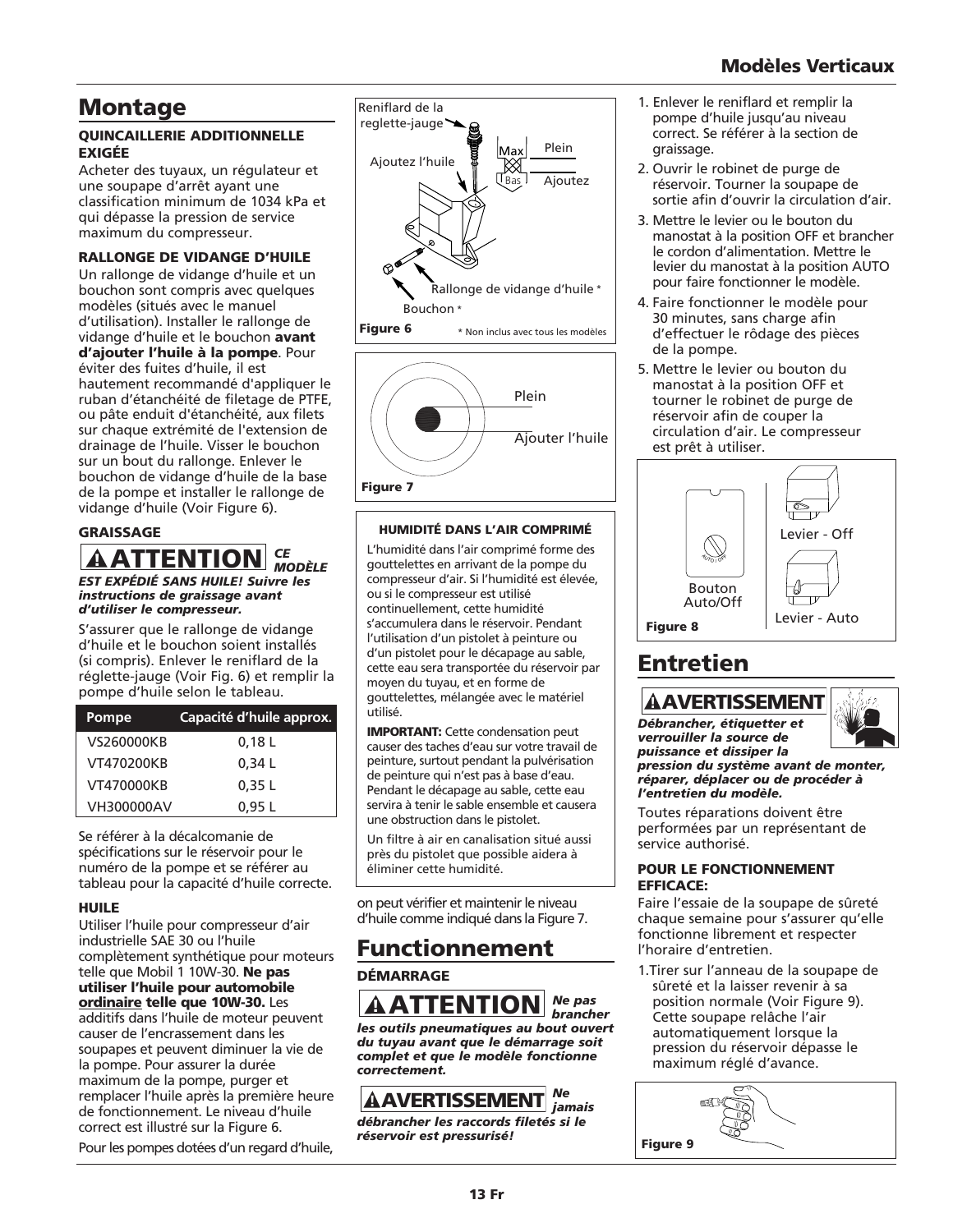## Entretien (Suite)

*trifouiller avec cette soupape. Vérifier cette soupape de temps en temps. S'il y a des fuites d'air après que l'anneau soir relâché, ou si la soupape est prise et ne peut pas être actionnée par l'anneau, la soupape de sûreté doit être remplacée.* **ADANGER**<br>
fouiller avec cette soupap<br>
tte soupape de temps en t<br>
a des fuites d'air après que<br>
ir relâché, ou si la soupape<br>
ne peut pas être actionné<br>
nneau, la soupape de sûre<br>
re remplacée.<br> **AATTENTION** 

*Ne pas*

#### *Une large*

*quantité d'air sera relâchée rapidement si cette soupape est actionnée lorsque le réservoir est pressurisé.*

2. Avec le moteur dans la position OFF et débranché, nettoyer le débris du moteur, du volant , du réservoir, des canalisations d'air et des ailettes de refroidissement de la pompe.

#### COURROIE D'ENTRAINEMENT

Les courroies étirées sont le résultat d'utilisation normale. Lorsqu'elles sont bien ajustées, la déviation de la courroie est environ 1,27 cm avec 2,27 kg de pression appliquée à mi-portée entre la poulie du moteur et la pompe (Voir Figure 10).

POUR RÉGLER LA COURROIE D'ENTRAÎINEMENT:

1. Enlever le carter de courroie.

#### **Hebdo-Opération Quotidien madaire Mensuel 3 Mois** Vérifier le niveau d'huile Purger le réservoir Vérifier le filtre à air Vérifier la soupape de sûreté Nettoyer le modèle Vérifier le serrage des courroies Changer l'huile HORAIRE D'ENTRETIEN



- 2. Desserrer les quatres attaches qui tiennent le moteur à la plaque de base.
- 3. Mettre le moteur dans la bonne direction. La courroie doit être bien alignée lors de l'ajustement.
- 4. Ajuster le volant ou la poulie du moteur afin que la courroie fonctionne de manière droite.
- 5. Au besoin, utiliser un arrache-roue pour déplacer la poulie sur l'arbre du moteur. Serrer la vis de pression après que la poulie soit positionnée.

6. Attacher le carter de courroie.

#### ENTREPOSAGE

- 1. Lorsque hors d'usage, le tuyau et le compresseur devraient être entreposés dans un endroit frais et sec.
- 2. Purger l'humidité du/des réservoir(s). Débrancher le tuyau et l'accrocher avec les bouts ouverts faisant face en bas pour que l'humidité se purge.
- 3. Protéger le cordon électrique contre le dommage en le tortillant sans serrer autour de la manche du modèle ou en le roulant.

#### RENSEIGNEMENTS TECHNIQUE

Pour des informations concernant le fonctionnement ou la réparation, composer le 1-800-543-6400. Dans l'Ohio ou hors des É.-U., composer le 513-367-4811.

### Guide De Dépannage

| Symptôme                                                       | Cause(s) Possible(s)                                                                         | <b>Mesure Corrective</b>                                                                                                                                                                                                                                                                                                          |
|----------------------------------------------------------------|----------------------------------------------------------------------------------------------|-----------------------------------------------------------------------------------------------------------------------------------------------------------------------------------------------------------------------------------------------------------------------------------------------------------------------------------|
| Pression de décharge basse                                     | 1. Demande d'air dépasse la capacité<br>de la pompe<br>2. Fuites d'air                       | 1. Diminuer la demande d'air ou utiliser un compresseur de plus haute<br>capacité.<br>2. Ecouter pour des fuites d'air. Appliquer une solution savonneuse à<br>tous les raccords et branchements et vérifier pour des bulles qui<br>indiquent des fuites. Serrer ou remplacer les raccords ou<br>branchements qui ont des fuites. |
|                                                                | 3. Arrivée d'air limitée<br>4. Joints éclatés<br>5. Fuites ou dommage aux soupapes           | 3. Nettoyer la cartouche filtrante.<br>4. Remplacer tous joints défectueux.<br>5. Enlever la culasse et inspecter pour des soupapes cassées, soupapes<br>mal dressées, sièges de soupapes endommagés, etc. Remplacer<br>toutes les pièces défectueuses et remonter.                                                               |
|                                                                |                                                                                              | Installer un nouveau joint<br><u>A ATTENTION</u><br>d'étanchéité de culasse chaque<br>fois que la culasse est enlevée                                                                                                                                                                                                             |
| Le filtre à air fond à cause<br>du surchauffage de la<br>pompe | 1. Joint isolant entre le filtre et la<br>culasse manquant<br>2. Soupape cassée/joint éclaté | 1. Installer un joint d'étanchéité.<br>2. Remplacer les soupapes ou installer un nouveau joint d'étanchéité.                                                                                                                                                                                                                      |
| <b>Bruit excessif</b><br>(cognement)                           | 1. Moteur ou poulie de compresseur<br>dégagé                                                 | 1. Poulies de moteur et de compresseur dégagés sont causes<br>communes de cognement. Serrer les boulons de serrage et vis de<br>pression de poulie.                                                                                                                                                                               |
|                                                                | 2. Manque d'huile dans le carter                                                             | 2. Vérifier le niveau d'huile; si bas, inspecter les paliers pour du<br>dommage. L'huile sale peut causer l'usure excessif.                                                                                                                                                                                                       |
|                                                                | 3. Bielle usée                                                                               | 3. Remplacer la bielle. Entretenir le niveau d'huile et changer l'huile<br>plus souvent.                                                                                                                                                                                                                                          |
|                                                                | 4. Alésages d'axe de piston usés                                                             | 4. Enlever le piston équipé du compresseur et l'inspecter pour l'usure<br>excessif. Remplacer les axes de piston ou pistons usés au besoin.<br>Entretenir le niveau d'huile correct et changer l'huile plus souvent.                                                                                                              |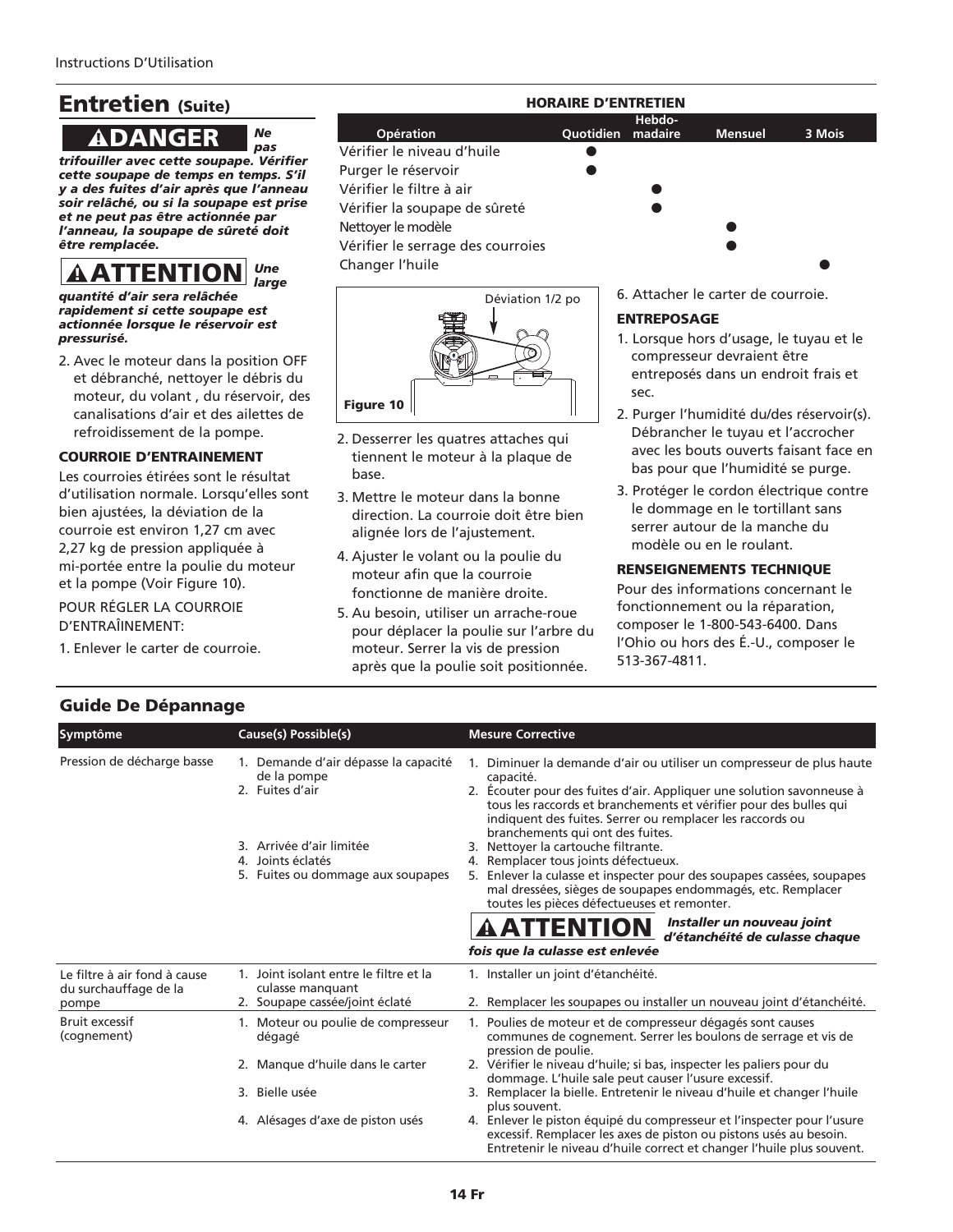### Guide De Dépannage (Suite)

| <b>Symptôme</b>                                                                                                                                                               | Cause(s) Possible(s)                                                                                                                                    | <b>Mesure Corrective</b>                                                                                                                                                                                                                                                                                                                                                                            |
|-------------------------------------------------------------------------------------------------------------------------------------------------------------------------------|---------------------------------------------------------------------------------------------------------------------------------------------------------|-----------------------------------------------------------------------------------------------------------------------------------------------------------------------------------------------------------------------------------------------------------------------------------------------------------------------------------------------------------------------------------------------------|
| <b>Bruit excessif</b><br>(cognement)<br>Suite                                                                                                                                 | 5. Piston frappe la plaque de<br>soupape<br>6. Clapet bruyant dans le système de<br>compresseur                                                         | 5. Enlever la tête du compresseur et la plaque de soupape et inspecter<br>pour de l'encrassement charbonneux ou autre matières étranges sur<br>la partie supérieure du piston. Remplacer la culasse et la plaque de<br>soupape et utiliser un nouveau joint d'étanchéité. Voir la section de<br>Graissage pour l'huile recommandée.<br>6. Remplacer.<br>Ne pas démonter le clapet<br><b>ADANGER</b> |
|                                                                                                                                                                               |                                                                                                                                                         | si le réservoir est pressurisé                                                                                                                                                                                                                                                                                                                                                                      |
| Large quantité d'huile dans<br>l'air de décharge<br><b>REMARQUE: Il y aura</b><br>toujours un peu d'huile dans<br>le jet d'air avec un<br>compresseur graissé par<br>l'huile. | 1. Segments de piston usés<br>2. Arrivée d'air du compresseur<br>limité<br>3. Huile excessive dans le<br>compresseur<br>4. Viscosité d'huile incorrecte | 1. Remplacer les segments de piston. Entretenir le niveau d'huile<br>correct et changer l'huile plus souvent.<br>2. Nettoyer le filtre. Vérifier le système d'arrivée pour autres<br>restrictions.<br>3. Vidanger jusqu'au niveau plein.<br>4. Utiliser l'huile Mobil 1 <sup>®</sup> 10W-30                                                                                                         |
| Eau dans l'air de                                                                                                                                                             | 1. Fonctionnement normal. La                                                                                                                            | 1. Purger le réservoir plus souvent, au moins quotidiennement.                                                                                                                                                                                                                                                                                                                                      |
| débit/réservoir                                                                                                                                                               | quantité d'eau augmente avec le<br>temps humide                                                                                                         | 2. Ajouter un filtre pour diminuer la quantité d'eau dans la<br>canalisation d'air.                                                                                                                                                                                                                                                                                                                 |
| Le moteur ronronne et<br>fonctionne lentement ou<br>pas du tout                                                                                                               | 1. Cordon prolongateur utilisé<br>2. Fonctionnement défectueux du<br>clapet ou de la soupape de                                                         | 1. N'utilisez pas un cordon prolongateur. Utilisez un tuyau d'air plus<br>long avec un diamètre plus large.<br>2. Remplacer le clapet, la soupape de déchargement ou le manostat.<br>Ne pas démonter le clapet<br>ADANGER                                                                                                                                                                           |
|                                                                                                                                                                               | déchargement<br>3. Basse tension                                                                                                                        | si le réservoir est pressurisé<br>3. Vérifier avec un voltmètre, inspecter le disjoncteur de<br>réenclenchement du moteur. Si le disjoncteur de réenclenchement<br>se déclenche à maintes reprises, rechercher et corriger la cause.                                                                                                                                                                |
|                                                                                                                                                                               | 4. Panne de manostat - contacts ne<br>ferment pas                                                                                                       | Voir l'article suivant.<br>4. Réparer ou remplacer le manostat.                                                                                                                                                                                                                                                                                                                                     |
| Le mécanisme de                                                                                                                                                               | 1. Trop d'appareils sur le même<br>circuit                                                                                                              | 1. Limiter l'usage du circuit au compresseur d'air seulement.                                                                                                                                                                                                                                                                                                                                       |
| réenclenchement se<br>déclenche à maintes reprises<br>ou les fusibles sautent à                                                                                               | 2. Taille de fusible ou de disjoncteur<br>incorrecte<br>3. Fonctionnement défectueux du                                                                 | 2. Vérifier la classification des fusibles et des disjoncteurs.<br>3. Remplacer le clapet.                                                                                                                                                                                                                                                                                                          |
| maintes reprises                                                                                                                                                              | clapet                                                                                                                                                  | Ne pas démonter le clapet<br>ADANGER<br>si le réservoir est pressurisé                                                                                                                                                                                                                                                                                                                              |
|                                                                                                                                                                               | 4. Manostat réglé trop haut<br>5. Fils désserrés<br>6. Fonctionnement défectueux du<br>moteur                                                           | 4. Régler ou remplacer.<br>5. Inspecter tous les branchements électriques.<br>6. Remplacer le moteur.                                                                                                                                                                                                                                                                                               |
| Le réservoir ne conserve pas<br>la pression quand le<br>compresseur est hors circuit<br>et la soupape d'arrêt est<br>fermée                                                   | 1. Clapet usé                                                                                                                                           | 1. Remplacer le clapet.<br>Ne pas démonter le clapet<br>DANGER<br>si le réservoir est pressurisé                                                                                                                                                                                                                                                                                                    |
|                                                                                                                                                                               | 2. Inspecter tous branchements et<br>raccordements pour des fuites<br>3. Inspecter le réservoir pour des                                                | 2. Serrer.<br>3. Remplacer le réservoir. Ne jamais réparer un réservoir endommagé.                                                                                                                                                                                                                                                                                                                  |
|                                                                                                                                                                               | fentes ou des trous d'épingles                                                                                                                          |                                                                                                                                                                                                                                                                                                                                                                                                     |
| Le manostat laisse souffler<br>de l'air continuellement à<br>travers de la soupape de                                                                                         | 1. Fonctionnement défectueux du<br>clapet                                                                                                               | 1. Remplacer le clapet si la soupape de déchargement a une fuite d'air<br>continue.<br>Ne pas démonter le clapet                                                                                                                                                                                                                                                                                    |
| déchargement                                                                                                                                                                  |                                                                                                                                                         | ADANGER<br>si le réservoir est pressurisé                                                                                                                                                                                                                                                                                                                                                           |
| Le manostat ne relâche pas<br>l'air lorsque le modèle se<br>coupe (off)                                                                                                       | 1. Fonctionnement défectueux de la<br>soupape de déchargement sur le<br>manostat                                                                        | 1. Remplacer le manostat si la pression n'est pas dissipé pendant une<br>courte durée quand le modèle se coupe.                                                                                                                                                                                                                                                                                     |
|                                                                                                                                                                               |                                                                                                                                                         | Ne pas démonter le<br>ADANGER<br>manostat si le réservoir est<br>pressurisé                                                                                                                                                                                                                                                                                                                         |
| Vibration excessive                                                                                                                                                           | 1. Attaches désserrés<br>2. Changement de la courroie exigé<br>3. Redressage de la courroie                                                             | 1. Serrer.<br>2. Remplacer avec une courroie de taille correcte.<br>3. Aligner le volant et la poulie.                                                                                                                                                                                                                                                                                              |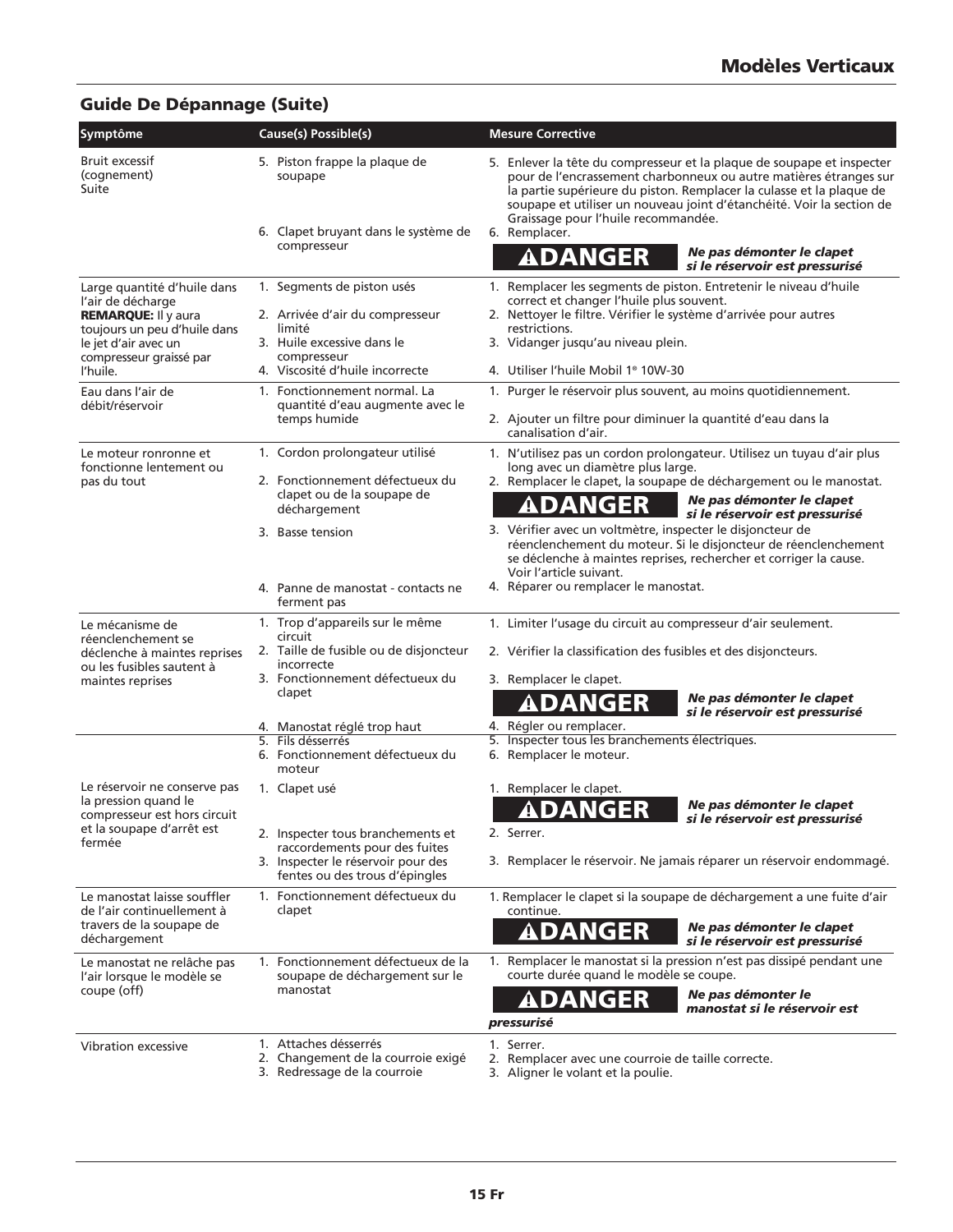#### *Garantie Limitée*

- 1. DURÉE: À partir de la date d'achat par l'acheteur original comme suit : Un An, Deux Ans, Trois Ans, Quatre Ans ou Cinq Ans comme indiqué sur l'étiquette de caractéristiques du produit.
- 2. GARANTIE ACCORDÉE PAR (GARANT) :
- Campbell Hausfeld/Scott Fetzer Company, 100 Production Drive, Harrison, Ohio, 45030, Téléphone: (800) 543-6400.
- 3. BÉNÉFICIAIRE DE CETTE GARANTIE (ACHETEUR) : L'acheteur original (sauf en cas de revente) du produit Campbell Hausfeld.
- 4. PRODUITS COUVERTS PAR CETTE GARANTIE : N'importe quel compresseur d'air Campbell Hausfeld.
- 5. COUVERTURE DE LA PRÉSENTE GARANTIE : Pièces et Main d'œuvre pour remédier à de défauts importants causés par matériau et main d'œuvre pendant la première année de possession avec les exceptions indiquées ci-dessous. Pièces seulement pour remédier à de défauts importants causés par matériau et main d'œuvre pendant le temps restant de la couverture avec les exceptions indiquées ci-dessous.
- 6. LA PRÉSENTE GARANTIE NE COUVRE PAS :
	- A. Les garanties implicites, y compris celles de commercialisation et D'ADAPTATION À UNE FONCTION PARTICULIÈRE SONT LIMITÉES À PARTIR DE LA DATE D'ACHAT INITIALE TELLE QU'INDIQUÉE DANS LA SECTION DURÉE. Si le compresseur d'air est utilisé pour une fonction commerciale, industrielle ou pour la location, la durée de la garantie sera quatre-vingt-dix (90) jours de la date d'achat. Les compresseurs de deux étages ne sont pas limités à une garantie de quatre-vingt-dix (90) jours si utilisés dans les applications commerciales ou industrielles. Certaines Provinces (États) n'autorisent pas de limitations de durée pour les garanties implicites, donc les limitations précédentes peuvent donc ne pas s'appliquer.
	- B. TOUT DOMMAGE, PERTE OU DÉPENSE FORTUIT OU INDIRECT POUVANT RÉSULTER DE TOUT DÉFAUT, PANNE OU MAUVAIS FONCTIONNEMENT DU PRODUIT CAMPBELL HAUSFELD. Quelques Provinces (États) n'autorisent pas l'exclusion ni la limitation des dommages fortuits ou indirects. La limitation ou l'exclusion précédente peut donc ne pas s'appliquer.
	- C. Toute panne résultant d'un accident, d'une utilisation abusive, de la négligence ou d'une utilisation ne respectant pas les instructions données dans le(s) manuel(s) accompagnant le produit.
	- D. Service avant livraison; le montage, l'huile ou la graisse et les réglages par exemple.
	- E. Articles ou services qui sont exigés pour l'entretien normal du produit; graisses, filtres et joints d'étanchéité par exemple.
	- F. Les moteurs à essence et les pièces détachées sont expressément exclus de cette garantie limitée. L'acheteur doit observer la garantie du fabricant de moteur qui est fournie avec le produit.
	- G. Articles supplémentaires qui ne sont pas couverts sous cette garantie :
		- 1. Articles exclus relatifs à Tous les Compresseurs
			- a. Toutes pièces détachées endommagées pendant l'expédition, n'importe quelle panne causée par un montage ou fonctionnement du modèle sous des conditions qui ne se conforment pas aux directives de montage et de fonctionnement ou dommage causé par le contact avec les outils ou les alentours.
			- b. La défaillance de la pompe ou de la soupape causée par la pluie, l'humidité excessive, un environnement corrosif ou autres polluants.
			- c. Les défauts de forme qui n'ont pas d'effet sur le fonctionnement du compresseur.
			- d. Les réservoirs rouillés, y compris mais sans s'y limiter à la rouille causée par la vidange incorrecte ou par un environnement corrosif.
			- e. Les composants suivants sont considérés comme des articles sujets à l'usure normale et ne sont pas couverts après le premier an de possession.

Moteur électrique, soupape de retenue, interrupteur de pression, régulateur, manomètres, tuyaux, tubes, raccords, vis, écrous, articles de quincaillerie, courroies, poulies, volant, filtre d'air et boîtier, joints d'étanchéité, fuites d'air et d'huile, consommation ou usage d'huile, anneaux de piston.

- f. Robinets de vidange.
- g. Dommage dû à la tension ou installation de fils incorrecte.
- h. Autres articles non indiqués mais considérés pièces d'usure générale.
- i. Manostats, régulateurs d'air et soupapes de sûreté qui ont étés modifiés d'après les réglages de l'usine.
- j. Dommage causé par l'entretien insuffisant du filtre.
- k. Moteurs à induction utilisant l'électricité produite par un générateur.
- 2. Compresseurs Graissés
	- a. Usure de la pompe ou dommage aux soupapes causé par l'utilisation d'huile non-spécifiée.
	- b. Usure de la pompe ou dommage aux soupapes causé par toute contamination d'huile ou par le manque de suivre les directives d'entretien d'huile.
	- c. Usure ou dommage de la pompe causé par le manque de suivre les directives d'entretien d'huile, fonctionnement avec le niveau d'huile au dessous du bon niveau ou fonctionnement sans huile.
- H. Main d'œuvre, appel de service, ou frais de transport après le premier an de possession de compresseurs stationnaires.
- Les compresseurs stationnaires sont identifiés par l'absence de manchon ou de roues.
- 7. RESPONSABILITÉS DU GARANT AUX TERMES DE CETTE GARANTIE : Réparation ou remplacement, au choix du Garant, d'un compresseur ou d'une pièce détachée qui s'est révélé défectueux ou qui n'est pas conforme pendant la durée de validité de la garantie.
- 8. RESPONSABILITÉS DE L'ACHETEUR AUX TERMES DE CETTE GARANTIE :
	- A. Fournir une preuve d'achat datée et un état d'entretien.
	- B. La livraison ou expédition des compresseurs portatifs ou des pièces détachées au Centre De Service Autorisé Campbell Hausfeld le plus près. Frais de transport, si applicables, sont la responsabilité de l'acheteur.
	- C. Utilisation et entretien du produit avec un soin raisonnable, ainsi que le décri(vent)t le(s) manuel(s) d'utilisation.
	- D. Réparations qui exigent de temps additionnel, taux de charge de fin de semaine, ou tout problème au-delà du taux normal de remboursement par main d'œuvre de réparations sous garantie du fabriquant.
	- E. Temps nécessaire pour tout contrôle de sécurité, entraînement de sécurité, ou situation semblable parce que le personnel de service puisse obtenir l'accès à l'installation.
	- F. L'emplacement de l'unité doit être facilement accessible et avoir l'espace suffisant parce que le personnel de service puisse effectuer les réparations.
- 9. RÉPARATION OU REMPLACEMENT EFFECTUÉ PAR LE GARANT AUX TERMES DE LA PRÉSENTE GARANTIE : La réparation ou le remplacement sera prévu et exécuté en fonction de la charge de travail dans le centre de service et dépendra de la disponibilité des pièces de rechange.

Cette Garantie Limitée s'applique aux É.-U., au Canada et au Mexique seulement et vous donne des droits juridiques précis. L'acheteur peut également jouir d'autres droits qui varient d'une Province, d'un État ou d'un Pays à l'autre.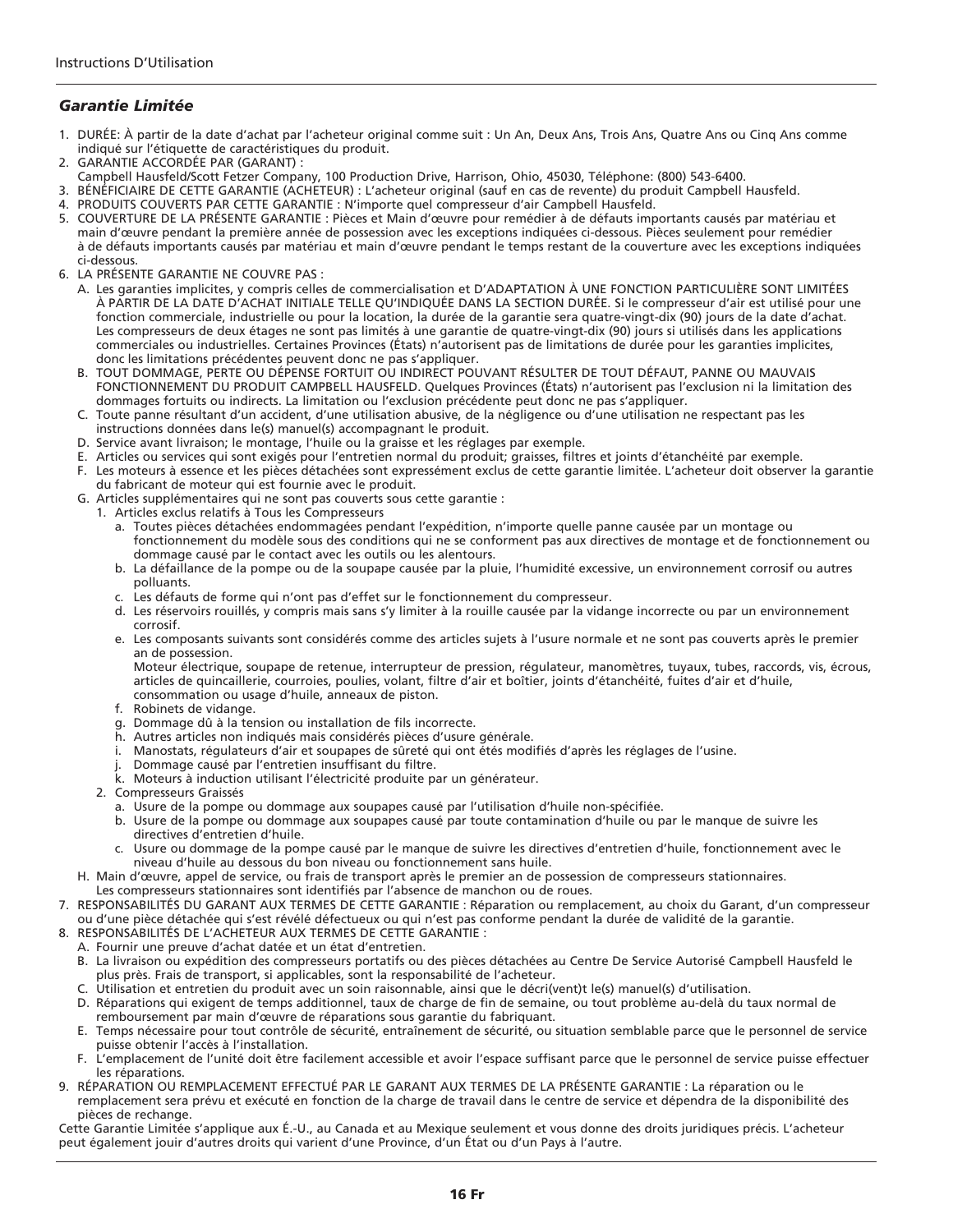Ver la Garantía en página 24 para información importante sobre el uso comercial de este producto.

#### Manual de Instrucciones Modelos Verticales Modelos Verticales Modelos Verticales Modelos Verticales Modelos Ve

*Sírvase leer y guardar estas instrucciones. Lea con cuidado antes de tratar de armar, instalar, manejar o darle servicio al producto descrito en este manual. Protéjase Ud. y a los demás observando todas las reglas de seguridad. El no seguir las instrucciones podría resultar en heridas y/o daños a su propiedad. Guarde este manual como referencia.*

# Compresores de Aire Estacionarios

### Descripción

Estos compresores de aire están diseñados para suministrarle aire comprimido a herramientas neumáticas y operar pistolas pulverizadoras. Los cabezales suministrados con estas unidades están lubricados con aceite. El aire comprimido suministrado contiene residuos de aceite. Para utilizarlo en aplicaciones que requieran el suministro de aire sin residuos de aceite o agua, le debe instalar un filtro adecuado. El compresor de aire se debe colocar sobre un piso sólido según las instrucciones suministradas. Cualquier otro uso de estas unidades cancelaría la garantía y el fabricante no sería responsable por los problemas o daños ocasionados por dichos usos.

#### Medidas De Seguridad

Este manual contiene información que es muy importante que sepa y comprenda. Esta información se la suministramos como medida de SEGURIDAD y para EVITAR PROBLEMAS CON EL EQUIPO. Debe reconocer los siguientes símbolos.



*LE OCASIONARIA la muerte o heridas de gravedad.*

*Ésto le indica*

*que hay una situación que PODRIA ocasionarle la muerte o heridas de gravedad.* **APELIGRO**<br> **Expansion in the Second ADVERTENCIA**<br> **ADVERTENCIA**<br> **ADVERTENCIA**<br> **ADVERTENCIA**<br> **APRECAUCION**<br> **APRECAUCION**<br> **APRECAUCION**<br> **APRECAUCION**<br> **APRECAUCION**<br> **APRECAUCION**<br> **ANISO** 

*Ésto le indica que hay una situación que PODRIA*

*ocasionarle heridas no muy graves.*

*Ésto le indica*

*una información importante, que de no seguirla, le podría ocasionar daños al equipo.*



#### Para desempacar

Al desempacar este producto, revíselo con cuidado para cerciorarse de que esté en perfecto estado. Igualmente, cerciórese de apretar todos los pernos, tuercas y conexiones, antes de usarlo.

## Generales Seguridad

*No debe utilizar la unidad si se ha dañado durante el envío, manejo o uso. Los daños podrían ocasionar una explosión y ocasionarle heridas o daños a su propiedad.* **A ADVERTENCIA** 

Como el compresor de aire y otros componentes usados (bomba de material, pistolas pulverizadoras, filtros, lubricadores, mangueras, etc.) intengran un sistema de alta presión, en todo momento deberá seguir las siguientes medidas de seguridad:

1. Lea con cuidado todos los manuales incluídos con este producto. Familiarícese con los controles y el uso adecuado del equipo.



## **APELIGRO**

*Advertencia sobre el aire respirable*

*Este compresor/cabezal no viene listo de fábrica para suministrarle aire respirable. Antes de utilizarlos con este fin, deberá instalarle un sistema de seguridad y alarma incorporado a la línea. Este sistema adicional es necesario para filtrar y purificar el aire adecuadamente, para cumplir con las especificaciones mínimas sobre aire respirable de Grado D descritas en la Especificación de Productos G 7.1 - 1966 de la Asociación de Aire Comprimido.Igualmente, deberá cumplir los requisitos establecidos por el Artículo 29 CFR 1910. 134 de la Organización norteamericana OSHA y/o la Canadian Standards Associations (CSA). RENUNCIA A LAS GARANTIAS Si el compresor se utiliza para producir aire respirable SIN haberle instalado el sistema de seguridad y alarma, todas la garantías se anularán y la compañia Campbell Hausfeld. no asumirá NINGUNA responsabilidad por pérdidas, heridas personales o daños.*

- 2. Siga todos los códigos de seguridad laboral y electricidad establecidos en su país, por ejemplo, los de la NEC y OSHA en EUA.
- 3. Sólo personas bien familiarizadas con estas medidas de seguridad deben utilizar el compresor.
- 4. Mantenga a los visitantes alejados y NUNCA permita la presencia de niños en el área de trabajo.
- 5. Use anteojos de seguridad y protéjase los oídos para operar la unidad.



- 6. No se encarame sobre la unidad ni la use para sostenerse.
- 7. Antes de cada uso, revise el sistema de aire comprimido y los

**RECORDATORIO: ¡Guarde su comprobante de compra con fecha para fines de la garantía! Adjúntela a este manual o archívela en lugar seguro.**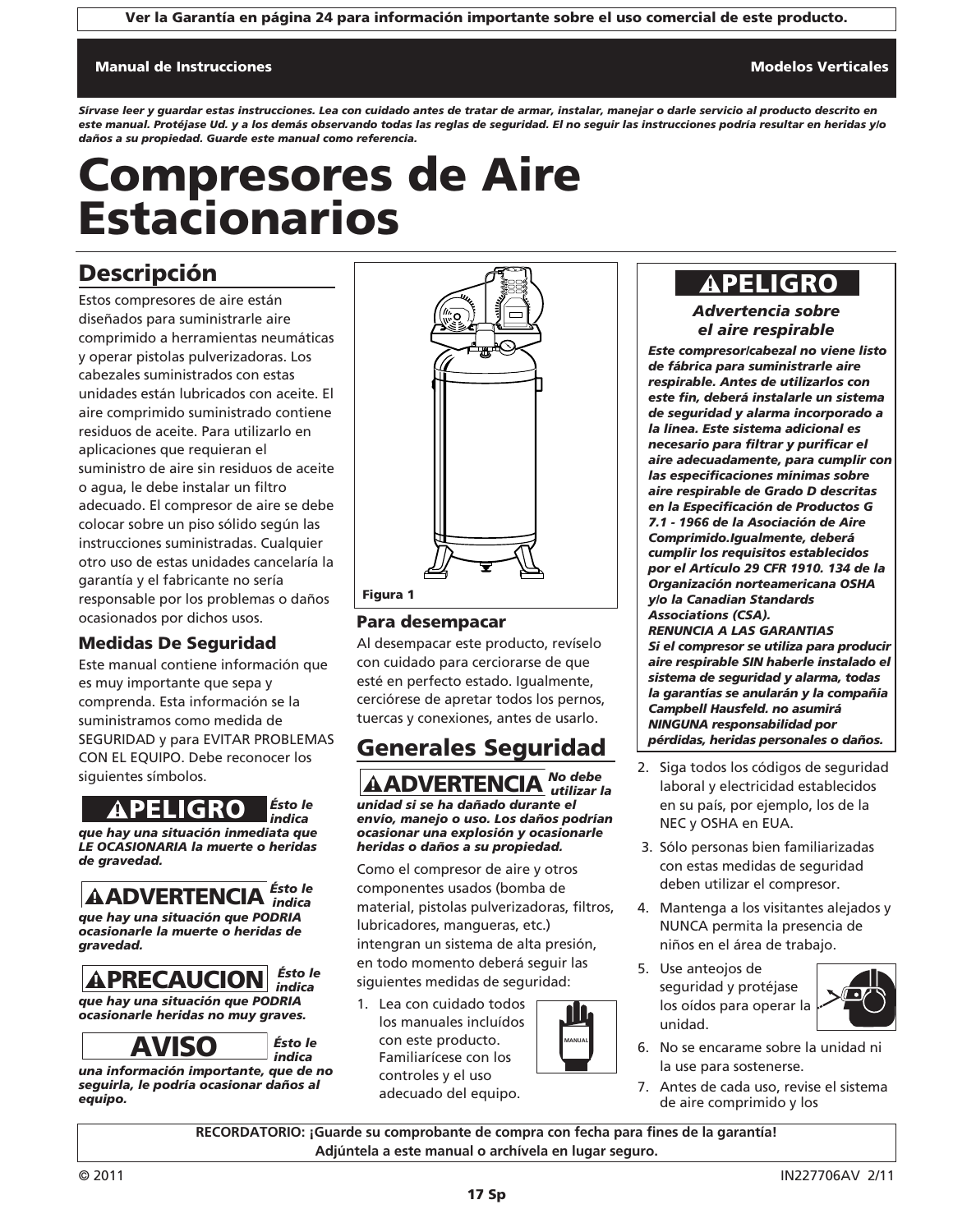### Generales Seguridad (Continuación)

componentes eléctricos para ver si están dañados, deteriorados o hay fugas. Antes de usarlo cerciórese de reemplazar las piezas defectuosas.

8. Chequée con frecuancia todas la conecciones y cerciórese de que estén bien apretadas.

# *Los motores, equipos*



*eléctricos y controles, pueden ocasionar arcos eléctricos que se encenderían con gases o vapores inflamables. Nunca utilice o repare el compresor cerca de gases o vapores inflamables. Nunca almacene líquidos o gases inflamables cerca del compresor.*

# *Nunca opere el compresor sin*



 $\frac{1}{2}$ 

*las tapas de protección. Esta unidad se puede encender automáticamente sin previo aviso. El*

*contacto con las piezas en movimiento le podría ocasionar heridas o daños a su propiedad.*

9. Nunca use ropa muy holgada ni joyas, ya que se le podrían enredar en las partes en movimiento.



#### *Las piezas del compresor podrían estar calientes inclusive si la unidad no está funcionando.*

- 10. Mantenga los dedos alejados del compresor cuando esté funcionando; las piezas en movimiento o calientes le ocasionarían heridas y/o quemaduras.
- 11. Si el equipo comienza a vibrar excesivamente, APAGUE la unidad y chequéela inmediatamente para determinar el problema. Generalmente, la vibración se debe a una falla.
- 12. Para reducir el peligro de incendios, mantenga el exterior del compresor limpio (sin aceite, solvente o exceso de grasa).

#### *DEBE AADVERTENCIA instalarle*

*una válvula de seguridad ASME que esté diseñada para presiones máximas de 10,34 bar en el tanque de este compresor. Esta válvula debe estar diseñada para los valores máximos de flujo y presión para proteger los componentes bajo presión contra el peligro de explosión.* **ADVERTENCIA**<br>
s motores, equipos<br>
sectricos y controles, puede<br>
efectricos y controles, puede<br>
efectricos que el enserer de gases o v<br>
flamables. Nunca utilice o i<br>
flamables. Nunca a dimacene<br>
ses inflamables erca de gas

## *Vea las*

*especificaciones del compresor en la calcomanía para la presión máxima*

*operativa. No opere con el presostato o la válvula piloto ajustados a presiones más elevadas de la presión máx. operativa.* 

13. Nunca trate de ajustar la válvula de seguridad ASME. Manténgala limpia y evite que la acumulación de pintura u otros desperdicios.

*Nunca use tuberías de plástico (PVC) en sistemas de aire comprimido. El compresor sin las tapas de protección. El hacerlo podría ocasionarle heridas o daños a su propiedad.*

*¡Nunca trate de reparar o modificar el tanque! Al*

*soldarlo, taladarle orificios o modificarlo de cualquier otro modo éste se debilitaría y podría romperse o*

*explotar. Siempre reemplace los tanques desgastados, rotos o dañados.* 



*Drene el tanque*

#### *diariamente.*

- 14. Los tanques se oxidan debido a la acumulación de humedad. Cerciórese de drenar el tanque con regularidad e inspéccionelo periódicamente para ver si no está en buenas condiciones, por ejemplo si está oxidado. **ADVERTENCIA**<br>
berías de plástico (PVC) en<br>
e aire comprimido. El compi<br>
st apas de protección. El ha<br>
orpiedad.<br>
<br> **ADVERTENCIA**<br>
constraire de reparar o<br>
odificar el tanque! Al<br>
lunca trate de reparar o<br>
odificarlo de cu
- 15. Si expulsa aire rápidamente podría levantar polvo o residuos dañinos. Libere el aire lentamente para drenar el tanque o liberar la presión del compresor.

#### PRECAUCIONES PARA ROCIAR

*Nunca rocíe materiales inflamables cerca de llamas al descubierto o fuentes de ignición, incluyendo el compresor.*

- 16. No fume mientras esté rociando pintura, insecticidas u otras substancias inflamables.
- 17. Use una máscara/ respirador cuando vaya a rociar y siempre rocíe en un área bien ventilada, para evitar peligros de salud e incendios.
- 18. Nunca rocíe la pintura y otros materiales, directamente hacia el compresor. Coloque el compresor lo más lejos posible del área de trabajo, para minimizar la acumulación de residuos en el compresor.
- 19. Al rociar o limpiar con solventes o químicos tóxicos, siga las instrucciones del fabricante de dichos químicos.

### Introducción

Vea la Figura 2.

#### PARA INSTALARLE UNA VALVULA DE CIERRE

Debe instalarle una válvula de cierre en el orificio de salida del tanque para controlar el flujo de aire que sale del tanque. La válvula se debe colocar entre el tanque y las tuberías.

Presostato - Sistema de encendido automático - En "auto", el compresor se apaga automáticamente cuando la presión del tanque alcanza la presión máxima fijada. Después de gastar el aire del tanque y que la presión baje al nivel bajo preajustado, el presostato automáticamente vuelve a prender el motor. En "off", el compresor no puede funcionar. El presostato debe estar en "off" cuando vaya a conectar o

desconectar el cordón eléctrico del tomacorrientes.

Cuando el presostato apaga el motor usted podrá oir la salida de aire de la válvula de descarga del presostato por un breve tiempo. Esto descarga la presión de aire del tubo de descarga y permite que el compresor vuelva a arrancar con facilidad. Para las unidades sin presostato manual, cuando sea necesario poner el presostato en OFF, use el interruptor que corta la energía.

Descargador - Este instrumento ubicado en el presostato permite la salida de aire comprimido para facilitar que el motor arranque bajo presión. Regulador - El regulador controla la presión de aire que sale por la manguera (Se vende por separado).



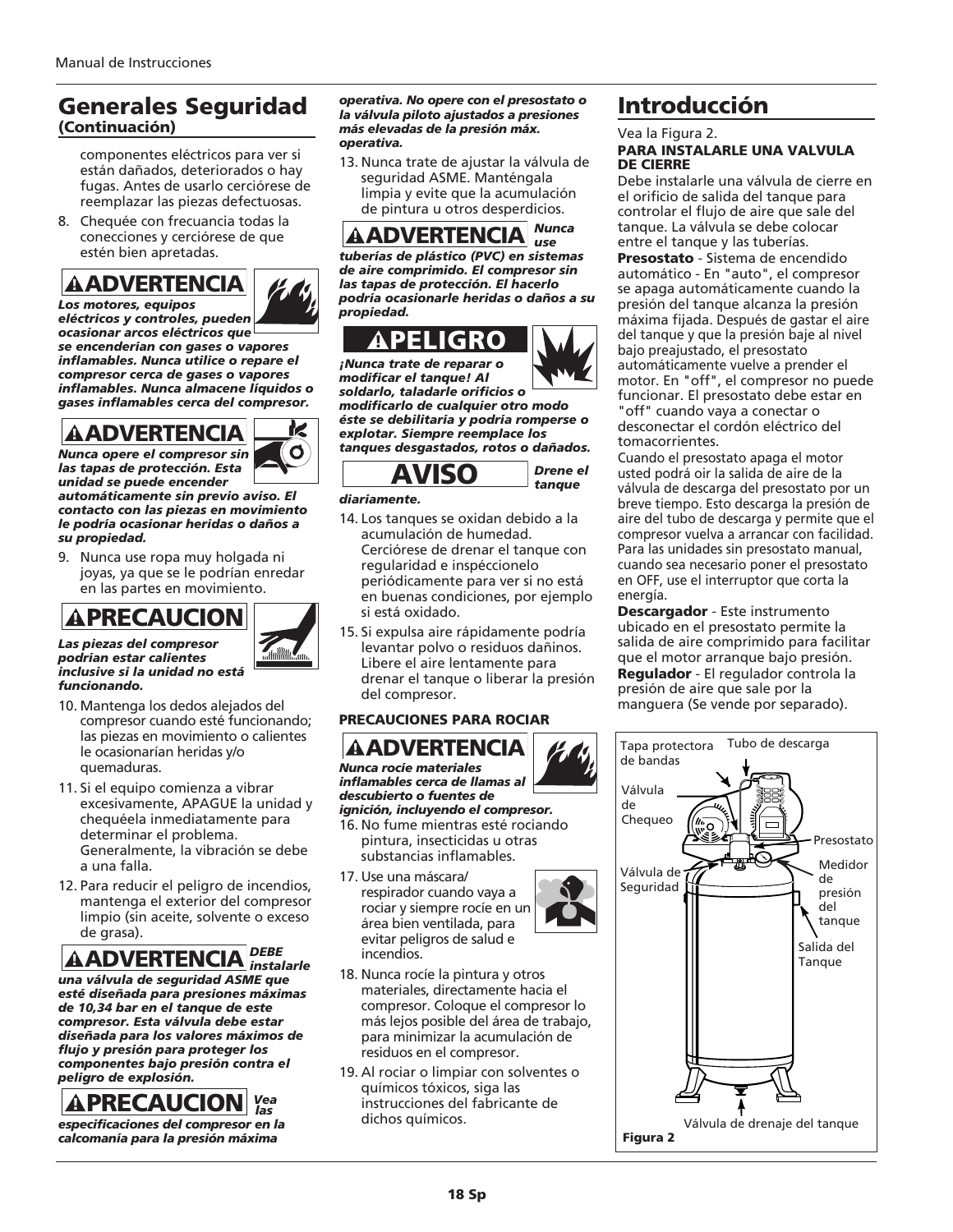## Introducción

#### (Continuación)

Válvula de Seguridad ASME - Esta válvula libera el aire automáticamente si la presión del tanque excede el nivel máximo fijado.

Tubo de Descarga - Este tubo transporta el aire comprimido del cabezal a la válvula de chequeo. Este tubo se calienta mucho durante el uso. Para evitar el riesgo de sufrir quemaduras severas, nunca toque el tubo de descarga.

Válvula de Chequeo - Esta válvula de un solo sentido permite la entrada de aire al tanque, pero evita que se regrese al cabezal.

Tapa de las Bandas - Cubre la banda, la polea del motor y el volante.

Válvula de drenaje del tanque - Esta válvula está ubicada en la parte inferior del tanque. Úsela para drenar la humedad del tanque diariamente para reducir el riesgo de que el tanque se oxide.

Reduzca la presión del tanque a menos de 0,69 bar, después drene la humedad del tanque para eviotar que se oxide. Drene la humedad del/de los tanque(s) abriendo la válvula de drenaje ubicada debajo del tanque.

## Instalación

*Desconecte el cordón eléctrico y amárrelo y*



*después libere toda la presión del sistema antes de tratar de instalarlo, darle servicio o darle cualquier tipo de mantenimiento.*

#### UBICACION



*sor no está diseñado para instalarse a la intemperie.*

Es sumamente importante que instale el compresor en un área limpia y bien ventilada donde la temperatura ambiental no exceda los 38,1˚ C.

La distancia mínima entre el volante del compresor o ventilador y la pared debe ser de 45,7 cm (18") para tener acceso a la llave de drenaje sin incovenientes. No coloque la entrada de aire del compresor en un área donde haya vapor, se rocíe pintura o arena o haya ningún otro tipo de contaminación. **ADVERTENCIA**<br>
esconecte el cordón<br>
éctrico y amárrelo y<br>
espués ibere toda la<br>
esión del sistema antes de<br>
stalarlo, darle servicio o da<br>
alquier tipo de mantenimie<br>
BICACION<br> **AVISO**<br>
or no está diseñado para institutant

#### INSTALACION



*(Todas las Unidades)*

INTRALACION IREL PISO **AND**<br> **ENERAL ACION EN EL PERIOR DE CARDO EN EN EN ENFERENCIA d'ES para del fisiolo para figir el compresa<br>
superficie plana y niveladas tal como un muros en seco. Estos no son del<br>
superficie plana** DEBERA atornillar las patas a una superficie plana y nivelada, tal como un piso de concreto o una base de concreto aparte. Debe usar almohadillas aislantes entre las patas del tanque y el piso. No apriete los pernos excesivamente. (Parte núm. MP3445, disponible por separado). Permita que las almohadillas absorban la vibración. Deberá instalar conexiones flexibles entre el tanque y las tuberías.

#### *La parte*  **AADVERTENCIA** Superior

*de este compresor es sumamente pesada. La unidad se atornillar al piso y colocarle almohadillas aislantes o se debe asegurar a la pared con el cable (si se incluye) antes de utilizarla para evitar daños, heridas o la muerte.*

INSTALACION DEL CABLE PARA SOSTENERLO A LA PARED

*(Suministrado con algunos modelos de 113,6 Litros)*

En algunos modelos de 30 galones se proporciona un cable de pared el cual debe ser instalado.

Con el cable de seguridad se incluyen dos tornillos de fiador y arandelas.

- 1. Coloque una almohadilla aislante debajo de cada pata del compresor para minimizar la vibración.
- 2. Coloque el cable en la base tal como se le indica en la Figura 3.
- 3. Colóquele las arandelas a los tornillos e introdúzcalos en los aros de los extremos del cable.
- 4. Si es una pared de entramado, los tornillos se deben fijar al montante. Use una trabilla si la pared es de concreto.



Figura 3 - Instalación del cable para sostenerlo a la pared

#### *No use tornillos*

*de fiador para fijar el compresor a muros en seco. Éstos no son lo suficientemente resistentes para sostener el peso del compresor.*

#### *Nunca instale la*

*válvula de cierre entre el cabezal y el tanque. Ésto podría ocasionarle heridas y/o daños a su propiedad.* 





*tuberías de plástico (PVC) en sistemas de aire comprimido. El hacerlo podría ocasionarle heridas o daños a su propiedad.*

Todo tubo o manguera empleado debe estar capacitado para presiones de más de 150 psi. Tamaño mínimo recomandado para tubos:

- hasta 50 pies de largo: use 1/2"
- más de 50 pies: use 3/4"

Es siempre aconsejable usar diámetros mayores.

#### Instalaciones Eléctricas SOLO LAS UNIDADES CON CONEXIONES PERMANENTES

*Todos*  **AADVERTENCIA** *trabajos de alambrado y conexiones eléctricas las debe hacer un electricista*

*calificado. Las instalaciones eléctricas se deben hacer según los códigos locales y nacionales.*

#### CONEXION A TIERRA

Este aparto debe estar conectado a tierra. Si la unidad trae un cordón instalado de fábrica, enchúfelo en una toma de tamaño apropiado y conectada a tierra. Para las unidades que no traen cordón instalado de fábrica, instale un alabrado permanenete desde la fuente de energía hasta el presostato, con un cable de tierra conectado al tornillo de tierra del presostato. El usuario puede también instalar un cordón de tamaño apropiado con enchufe y cable de tierra.

*Los artefactos eléctricos conectados a tierra*



*incorrectamente constituyen un riesgo de electrocutamiento. Cerciórese de que todas las conexiones a tierra estén hechas adecuadamente.*

#### ALAMBRADO

Los códigos locales de eléctricidad varian de un área a otra. El sistema de alambrado, los enchufes y protectores deben cumplir con el voltaje y amperaje indicado en la placa del motor. Igualmente, éstos deben cumplir con los códigos locales de eléctricidad. Use un fusible tipo T de acción retardada.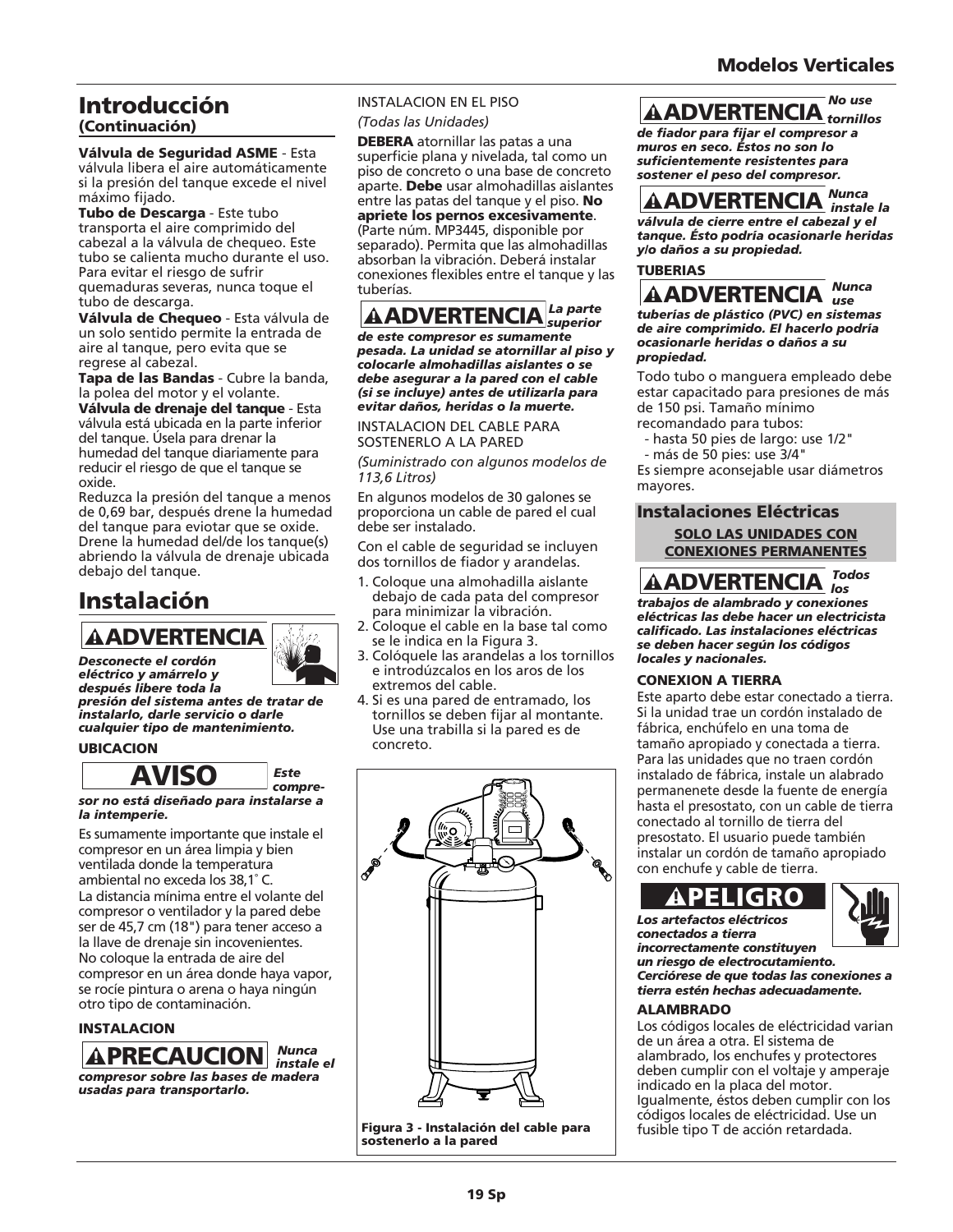*cortocircuitos e incendios.*

### Instalación (Continuación)

#### SOLO LAS UNIDADES CON  $\overline{CONEXIONES PERMANENTS}$   $\begin{bmatrix} 1 & 1 & - & - & - \end{bmatrix}$  O

#### *Si no instala el sistema de alambrado adecuado podría ocasionar sobrecalentamiento,* **APRECAUCION**

Debe instalar un sistema de protección al motor si éste no tiene un sistema de protección de sobrecarga térmica incorporado. Algunas unidades trifásicas requieren que se les instale un motor de arranque magnético para la protección térmica ( Vea la Figura 4).

#### Conexiones Eléctricas SOLO LAS UNIDADES CON CORDONES

NOTA: Las unidades de 120 voltios, 15 amperios se pueden utilizar en circuitos de 120 voltios y 15 amperios bajo las siguientes condiciones:

- 1. Que no haya ningún otro artefacto eléctrico o lámpara conectado al mismo circuito.
- 2. El suministro de voltaje sea normal.
- 3. El circuito esté equipado con un cortacircuito de 15 amperios o con un fusible de acción retardada tipo T de 15 amperios T (En Canada use Tipo D).

Si no puede satisfacer las condiciones arriba enumeradas, o si el sistema de protección apaga la unidad constantemente, tal vez tenga que conectar el compresor a un circuito de 120 voltios y 20 amperios. Algunos modelos también se pueden utilizar con 240 voltios, vea la sección MOTOR DE VOLTAJE DOBLE.

#### PARA CONECTAR A TIERRA

1. Este producto está diseñado para conectarse a circuitos nominales de 120 ó 240 voltios y tiene un enchufe similar al de la Fig. 5. Cerciórese de conectarlo a un tomacorrientes diseñado para el enchufe. Este producto debe conectarse a tierra. En caso de que ocurriese un





#### Monofásico

#### Figura 4 - Diagramas del Alambrado

cortocircuito, la conexión a tierra reduciría el riesgo de choque eléctrico al ofrecerle un cable de desvío a la corriente eléctrica. Este producto viene equipado con un cordón eléctrico que tiene un alambre para conexión a tierra y un enchufe adecuado para ésto. El enchufe se debe conectar a un tomacorrientes que esté instalado correctamente y conectado a tierra según los códigos y ordenanzas locales.

## PELIGRO

*El uso incorrecto del enchufe con conexión a tierra podría ocasionar peligro de electrocutamiento. No use un adaptador para conectarlo.*

- 2. Si necesita reparar o reemplazar el cordón o el enchufe, no conecte el alambre de conexión a tierra a ninguno de los terminales planos del enchufe. El alambre de conexión a tierra es el que tiene el forro verde con o sin rayas amarillas.
- 3. Consúltele a un electricista calificado o técnico de reparación si no comprende bien las instrucciones para conectar a tierra, o si tiene dudas si la unidad está conectada a tierra correctamente. No modifique el enchufe suministrado; si no lo puede conectar al tomacorrientes, un electricista calificado debe instalar el tomacorrientes adecuado.

#### ENCHUFES Y TOMACORRIENTES

- 1. Si no está familiarizado con el enchufe del cordón eléctrico o si éste no entra en el tomacorrientes, la Figura 5 le muestra los diferentes enchufes necesarios según el voltaje de la unidad.
- 2. Cerciórese de conectar el producto a un tomacorrientes diseñado para el enchufe que va a utilizar.
- 3. El tomacorrientes debe estar conectado a un circuito que tenga el voltaje y amperaje indicados.



4. NUNCA reemplace el tomacorrientes con uno para amperajes superiores sin antes determinar que lo puede hacer según los códigos locales de eléctricidad. Estas instalaciones las debe hacer un electricista calificado. Si necesita reconectar el producto para utilizarlo en circuitos diferentes, los trabajos de reconexión los debe hacer un técnico calificado.

#### MOTORES CON VOLTAJE DOBLE (ALGUNOS MODELOS)



*El enchufe*

#### *con conexión a tierra se debe cambiar para transformar la unidad a voltaje doble.*

Estos motores se pueden utilizar con 120 ó 240 voltios. Compare el enchufe del cordón con los tomacorrientes mostrados abajo para determinar el voltaje para el cual el compresor viene de fábrica. Igualmente, chequée la placa del motor para cambiarlo de voltaje bajo a voltaje alto. **AVISO**<br>
In conexión a tierra se debe<br>
Intera transformar la unidad a<br>
Intera transformar la unidad a<br>
Interaction con los tomacorric<br>
Interactions abajo para determ<br>
Interactions and el compre<br>
Interactions and the proper

#### *Todos los trabajos de alambrado las debe hacer un*

*electricista calificado. Desconecte la alimentación de energía antes de hacer cualquier cambio del alambrado.*

*Cuando cambie el voltaje del compresor, cerciórese de conectar el cable verde, de conexión a tierra, al terminal de conexión de tierra del enchufe y a la parte metálica del presostato.*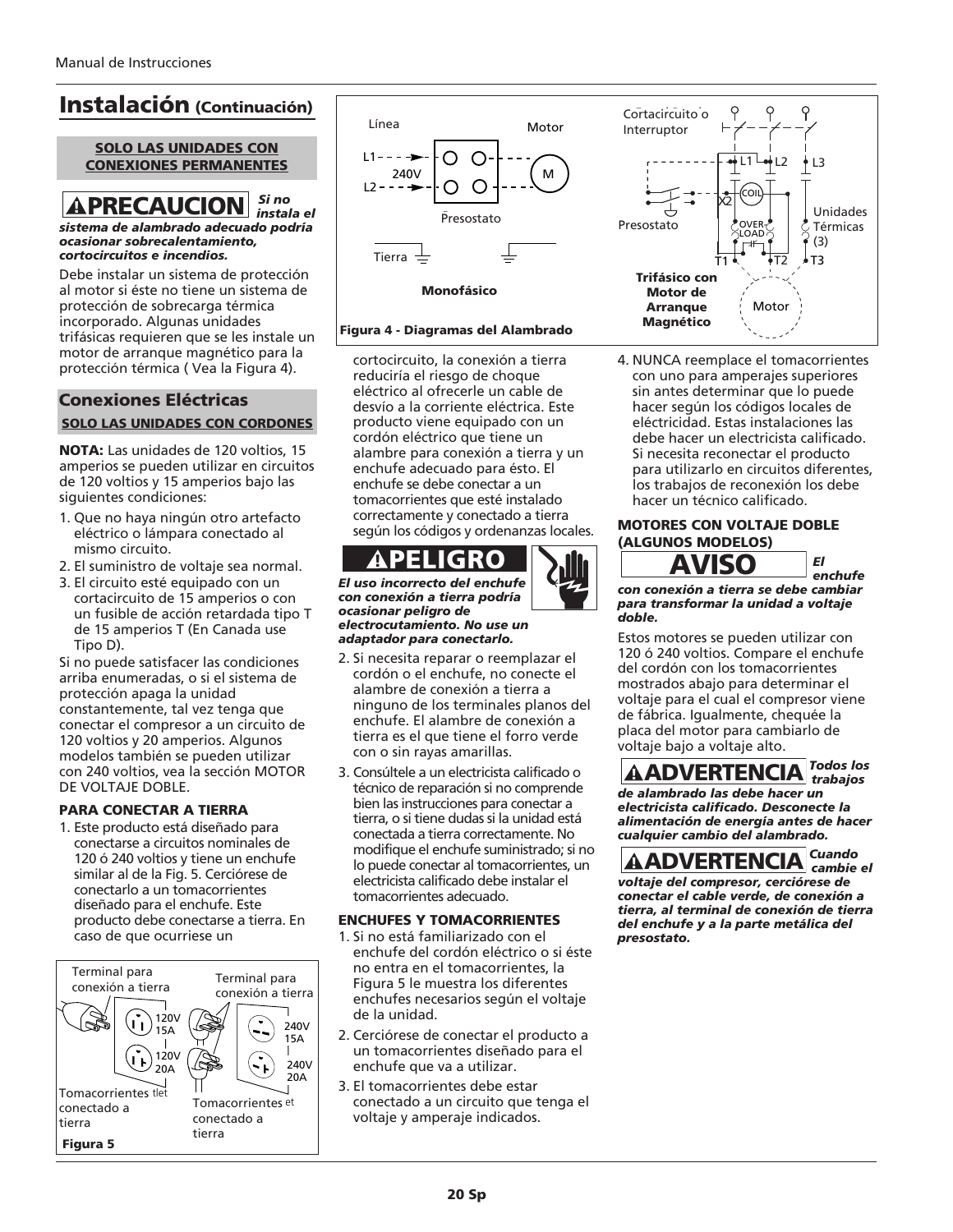### Modelos Verticales

### Ensamblaje

#### ACCESORIOS ADICIONALES **NECESARIOS**

Compre una manguera, un regulador y una válvula de cierre diseñados para presiones mínimas de 10,3 bar y que excedan las presiones máximas de trabajo del compresor.

#### EXTENSION PARA DRENAR EL ACEITE

Algunos modelos traen una extensión para el sistema de drenaje de aceite y una tapa (anexos al manual de instrucciones). Instale la extensión y la tapa antes de añadirle aceite al cabezal. Para evitar pérdidas de aceite, se recomienda aplicar cinta selladora de roscas de PTFE, o la pasta selladora, a las roscas a cada extremidad de la extensión de drenaje de aceite. Atornille la tapa en uno de los extremos de la extensión, quítele el tapón a la base del cabezal e instálele la extensión (Vea la Figura 6).

#### LUBRICACION

#### *ESTA*  **A PRECAUCION** *ESTA VIENE DE FABRICA SIN ACEITE. Siga las instrucciones de lubricación antes de utilizar el compresor.*

Cerciórese de haberle instalado la extensión para drenar el aceite y la tapa (si se incluyen), sáquele la varilla al respiradero (Vea la Fig. 6) y llénelo de aceite según se le indica en la tabla.

| Cabezal    | Cap. Aprox. de Aceite |
|------------|-----------------------|
| VS260000KB | 0,18L                 |
| VT470200KB | 0.34L                 |
| VT470000KB | 0.35L                 |
| VH300000AV | 0.95 L                |

La etiqueta en el tanque de aire especifica el modelo del cabezal y la tabla en este manual le indica la capacidad de aceite para cada modelo.

#### **ACEITE**

Use aceite SAE 30 de calidad industrial para compresores de aire o un sintético tipo Mobil 1 10W30. No use aceite normal para vehículos tipo 10W-30. Los aditivos en los aceites para motores pueden ocasionar depósitos de residuos en las válvulas y reducir la duración del cabezal. Para lograr la máxima duración del cabezal, drene el aceite y cámbielo después de la primera hora de funcionamiento. La Figura 6 le indica el nivel adecuado de aceite.

En las bombas con mirilla de aceite, el nivel de aceite puede verificarse y mantenerse como se indica en le Figura 7.





#### HUMEDAD EN EL AIRE COMPRIMIDO

La humedad que se acumula en el aire comprimido se convierte en gotas a mediada que sale del cabezal. Cuando el nivel de humedad es muy alto o cuando el compresor ha estado en uso continuop por mucho tiempo, esta humedad se acumulará en el tanque. Cuando esté pintando o rociando arena, la humedad saldrá del tanque mezclada con el material que esté rociando.

IMPORTANTE: Esta condensación ocasionará manchas en la pintura, especialmente cuando esté pintando con pinturas que no sean a base de agua. Si está rociando arena, la humedad hará que la arena se aglutine y obstruya la pistola.

Instale un filtro de línea, ubicado lo más cerca posible de la pistola, para tratar de eliminar este problema.

### Funcionamiento

#### PREPARACION PARA EL USO *No co-*

*necte las herramientas neumáticas al extremo de la manguera hasta terminar el proceso de preparación para el uso y se haya cerciorado de que la unidad está lista para funcionar.* **APRECAUCION** No co<br>
pramientas neumáticas al extremo<br>
manguera hasta terminar el proce:<br>
preparación para el uso y e haya<br>
preciorado de que la unidad está list.<br>
preparacionar.<br> **AADVERTENCIA** i<sup>Nunca</sup><br>
desco-



*necte las conexiones con roscas antes de liberar la presión del tanque!*

1. Sáquele el respiradero y llene el cabezal de aceite hasta alcanzar el nivel adecuado. Vea la sección de lubricación.

- 2. Abra la válvula de drenaje del tanque. Abra la llave de salida para permitir el flujo de aire.
- 3. Mueva la palanca o perilla del presostato a la posición OFF y enchufe el cordón de alimentación. Coloque la palanca del presostato en AUTO para encender la unidad.
- 4. Deje que la unidad funcione por 30 minutos, sin carga, para que las piezas del cabezal se fijen.
- 5. Mueva la palanca o perilla del presostato a la posición OFF y gire la válvula de drenaje del tanque para cortar el flujo de aire. El compresor estará listo para funcionar.



## Mantenimiento

*Desconecte el cordón eléctrico y amárrelo y después libere toda la*



*presión del sistema antes de tratar de instalarlo, darle servicio o darle cualquier tipo de mantenimiento.*

Todos los trabajos de reparación los debe hacer un técnico autorizado.

#### PARA EL FUNCIONAMIENTO EFICIENTE:

Semanalmente haga la siguiente prueba para verificar el funcionamiento adecuado de la válvula de seguridad y déle el mantenimiento necesario indicado en la tabla de mantenimiento.

1. Hále el anillo de la válvula de seguridad y déjelo que regrese a su posición normal (Vea la Figura 9). Esta válvula libera el aire automáticamente si la presión del tanque excede el nivel máximo fijado.



*trate de modificar esta válvula. Esta válvula se debe chequear ocasionalmente. Si hay fugas de aire después de soltar el anillo, o si la válvula está atascada y no la puede activar con el anillo, deberá reemplazarla.*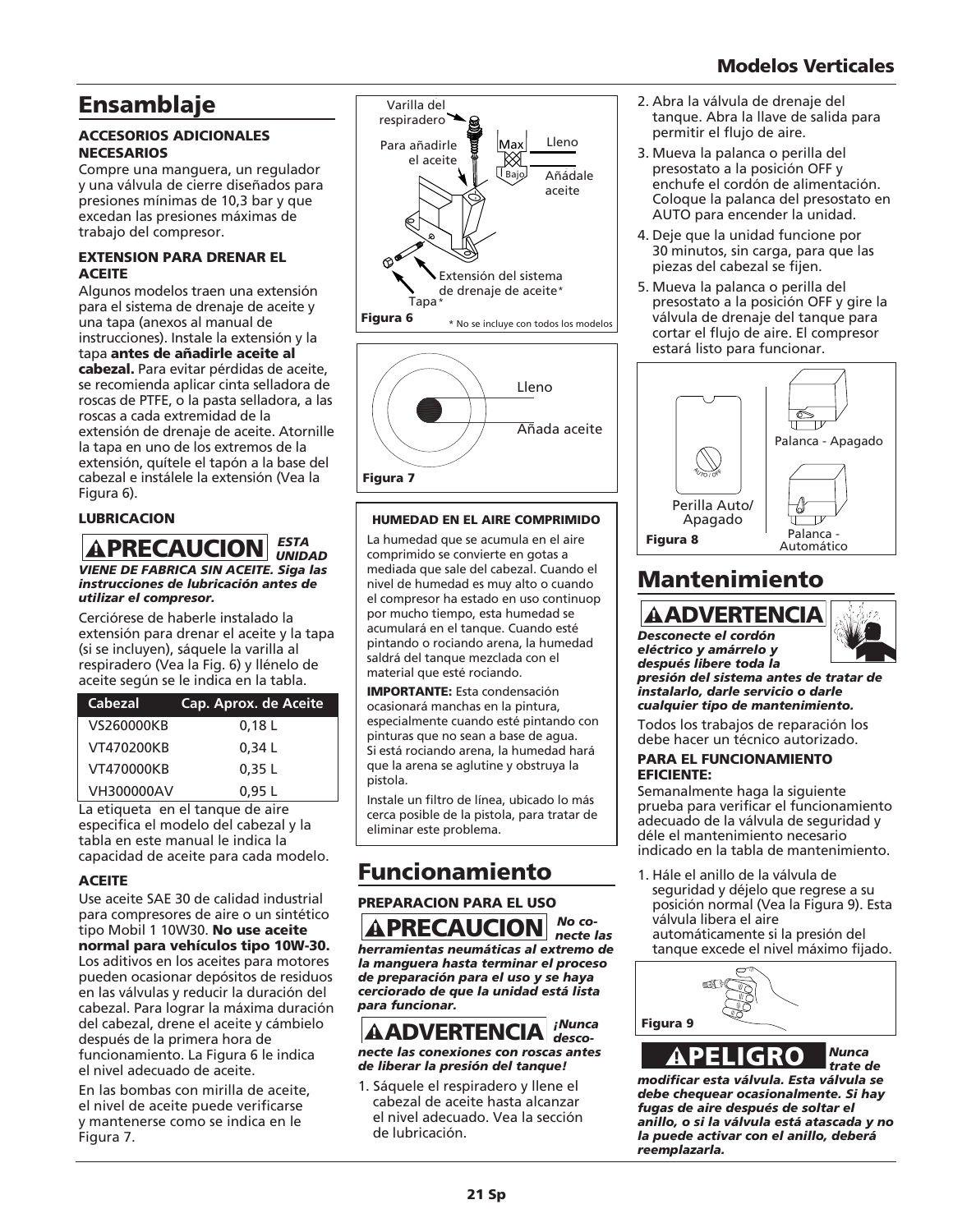### Mantenimiento

#### (Continuación)

#### *Si la válvula* **APRECAUCION**

*de seguridad se hace funcionar con presión de aire en el tanque, se liberará una gran cantidad de aire que se encuentra en movimiento a gran velocidad.*

2. Con el motor APAGADO y desconectado, limpie el motor, el volante, el tanque, las líneas de aire y las aletas de enfriamiento del cabezal.

#### BANDAS

Las bandas se estiran con el uso normal. Cuano están bien ajustadas la deflexión debe ser sólo una 12,7 mmm (1/2") al aplicarle una fuerza de 2,27 kg entre la polea del motor y el cabezal (Vea la Figura 10).



#### PARA AJUSTAR LA BANDA: 1. Quítele la tapa. 2. Aloje los cuatro tornillos que sostienen el motor a la base. 3. Mueva el motor en la dirección ALMACENAMIENTO 1. Cuendo no los esté usando, almacene la manguera y el compresor en un sitio frío y seco. 2. Debe drenar la humedad del Mida el Nivel de Aceite Drene el Tanque ● Chequée el Filtro de Aire Chequée la Válvula de Seguridad Limpie la unidad Chequée la Tensión de las Bandas Cámbiele el Aceite MANTENIMIENTO **Servicio Necesario Diaria- Semanal- Mensual- Trimestralmente mente mente mente**

- adecuada. La banda debe estar bien alineada al hacer este ajuste. 4. Ajuste el volante o la polea del motor tanque y desconectar la manguera y colgarla con los extremos hacia abajo para drenarla.
	- 3. Para proteger el cordón eléctrico, enróllelo en el mango de la unidad o enróllelo y amárrelo.

#### INFORMACION TECNICA

Para recibir información sobre el funcionamiento o reparación de la unidad, sírvase llamar al 1-800-543- 6400 (en EUA). En el exterior, comuníquese con el distribuidor autorizado más cercano a su domicilio.

### Guía de Diagnóstico de Averías

| Problema                                               | Posible(s) Causa(s)                                                                            | <b>Acción a Tomar</b>                                                                                                                                                                                                                                                                                                                             |
|--------------------------------------------------------|------------------------------------------------------------------------------------------------|---------------------------------------------------------------------------------------------------------------------------------------------------------------------------------------------------------------------------------------------------------------------------------------------------------------------------------------------------|
| Baja presión de descarga                               | 1. La demanda de aire excede la<br>capacidad de la bomba<br>2. Pérdidas de aire                | 1. Reduzca la demanda de aire o utilice un compresor de mayor capacidad.<br>2. Escuche para detectar pérdidas de aire. Aplique una solución jabonosa a<br>todos los accesorios y conexiones. Aparecerán burbujas en los puntos<br>donde existan pérdidas. Ajuste o reemplace los accesorios o conexiones                                          |
|                                                        | 3. Entrada de aire restringida<br>4. Juntas defectuosas<br>5. Válvulas dañadas o con pérdidas. | con pérdidas.<br>3. Limpie el elemento del filtro de aire.<br>4. Reemplace cualquier junta que pruebe estar defectuosa al inspeccionarla.<br>5. Quite el cabezal e inspecciónelo para detectar posibles roturas de la<br>válvula, válvulas desalineadas, asientos de válvulas dañados, etc.<br>Reemplace las piezas defectuosas y vuelva a armar. |
|                                                        |                                                                                                | Instale una nueva junta<br><b>APRECAUCION</b><br>para el cabezal cada vez que<br>éste sea quitado.                                                                                                                                                                                                                                                |
| El sobrecalentamiento de la<br>bomba derrite el filtro | 1. No está la junta de aislamiento<br>entre el filtro y el cabezal                             | 1. Instale la junta.                                                                                                                                                                                                                                                                                                                              |
| Ruido excesivo (golpeteo)                              | 2. Válvulas rotas/juntas defectuosas<br>1. Motor o polea del compresor floja                   | 2. Reemplace las válvulas o instale una junta nueva.<br>1. Es común que el motor o las poleas del compresor flojas causen golpeteo de<br>los compresores. Ajuste los tomillos de los sujetadores de la polea y los<br>tornillos de montaje.                                                                                                       |
|                                                        | 2. Falta de aceite en el cárter                                                                | 2. Controle si el nivel de aceite es el adecuado; si está bajo, verifique la<br>posibilidad de que los cojinetes estén dañados. El aceite sucio puede<br>causar un desgaste excesivo.                                                                                                                                                             |
|                                                        | 3. Biela gastada                                                                               | 3. Reemplace la biela. Mantenga el nivel de aceite y cambie el aceite con más<br>frecuencia.                                                                                                                                                                                                                                                      |
|                                                        | 4. Diámetros del eje del émbolo<br>desgastados                                                 | 4. Quite los ensamblajes del émbolo del compresor e inspecciónelos para<br>detectar un desgaste excesivo. Reemplace el eje del émbolo(s) si está<br>excesivamente desgastado o según necesario. Mantenga el nivel de aceite y<br>cambie el aceite con más frecuencia.                                                                             |
|                                                        | 5. El émbolo pega contra la placa de<br>la válvula                                             | 5. Quite el cabezal del compresor y la placa de la válvula e inspeccione para<br>detectar depósitos de carbón u otros elementos extraños en la cabeza del<br>émbolo. Vuelva a colocar el cabezal y la placa de la válvula utilizando una<br>junta nueva. Consulte la sección de lubricación para el aceite<br>recomendado.                        |

para que la banda corra derecha. 5. Si es necesario, use un sacaengranaje para mover la polea en el eje del motor. Apriete el tornillo después de

terminar de mover la polea. 6. Colóquele la tapa de la banda.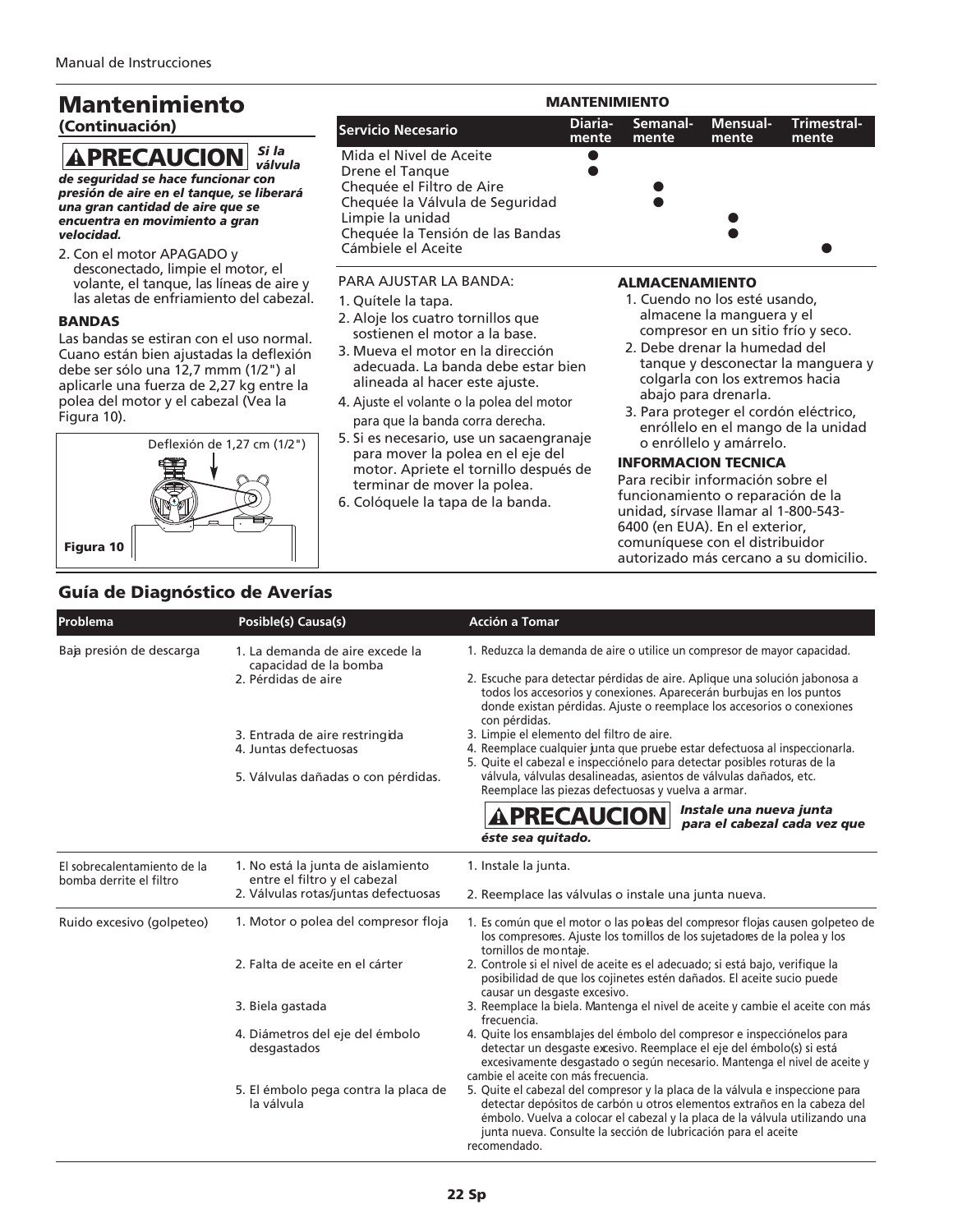### Guía de Diagnóstico de Averías (Continuación)

| Problema                                                                    | Posible(s) Causa(s)                                                        | Acción a Tomar                                                                                                                                                                         |
|-----------------------------------------------------------------------------|----------------------------------------------------------------------------|----------------------------------------------------------------------------------------------------------------------------------------------------------------------------------------|
| Ruido excesivo (golpeteo) -<br>Continuación                                 | 6. Válvula de verificación ruidosa en<br>el sistema del compresor          | 6. Reemplácela.                                                                                                                                                                        |
|                                                                             |                                                                            | No desarme la válvula de verificación<br><b>APELIGRO</b><br>con presión de aire en el tanque.                                                                                          |
| Aceite excesivo en el aire<br>de descarga. NOTA: En un                      | 1. Aros del émbolo desgastados                                             | 1. Reemplácelos con aros nuevos. Mantenga el nivel de aceite y<br>cambie el aceite con más frecuencia.<br>2. Limpie el filtro. Verifique otras restricciones en el sistema de entrada. |
| compresor lubricado con<br>aceite siempre hay una                           | 2. La entrada de aire del compresor<br>está restringida                    |                                                                                                                                                                                        |
| pequeña cantidad de aceite<br>en el flujo de aire.                          | 3. Demasiado aceite en el compresor<br>4. Viscosidad del aceite equivocada | 3. Escúrralo hasta que alcance el nivel de lleno.<br>4. Use Mobil 1 <sup>®</sup> 10W-30.                                                                                               |
| Agua en el aire de salida o<br>en el tanque                                 | 1. Operación normal. La cantidad de<br>agua aumenta con el clima<br>húmedo | 1. Drene el tanque con más frecuencia. Al menos diariamente.<br>2. Agregue un filtro                                                                                                   |
| El motor zumba y funciona                                                   | 1. Utiliza un cordón de extensión                                          | 1. No utilice un cordón de extensión. Utilice una manguera de aire                                                                                                                     |
| lentamente o no funciona<br>en lo absoluto                                  | 2. Malfuncionamiento de la válvula<br>de verificación o de la válvula de   | más larga con un diámetro mayor.<br>2. Reemplace la válvula de verificación, la válvula de descarga o el<br>interruptor de presión.                                                    |
|                                                                             | descarga                                                                   | No desarme la válvula de verificación<br>PELIGRO<br>con presión de aire en el tanque.                                                                                                  |
|                                                                             | 3. Voltaje bajo                                                            | 3. Verifique con un voltímetro, revise el interruptor de reajuste del                                                                                                                  |
|                                                                             | 4. Malfuncionamiento del                                                   | motor. Si este se dispara varias veces, busque la causa y corríjala.<br>Consulte el siguiente punto.                                                                                   |
|                                                                             | interruptor presión, los contactos<br>no se cierran                        | 4. Repare o reemplace el interruptor de presión.                                                                                                                                       |
| El mecanismo de reajuste<br>interrumpe el                                   | 1. Demasiados aparatos en el mismo<br>circuito                             | 1. Use sólo el compresor de aire en el circuito.                                                                                                                                       |
| funcionamiento<br>constantemente o los                                      | 2. Tamaño incorrecto del fusible o<br>del disvuntor                        | 2. Asegúrese de que los fusibles o los disyuntores sean del tamaño                                                                                                                     |
| fusibles se funden con<br>frecuencia                                        | 3. Malfuncionamiento de la válvula<br>de verificación                      | adecuado.<br>3. Reemplace la válvula de verificación                                                                                                                                   |
|                                                                             |                                                                            | No desarme la válvula de verificación<br><b>IGRO</b><br>EU                                                                                                                             |
|                                                                             | 4. Interruptor de presión fijado<br>demasiado alto                         | con presión de aire en el tanque.<br>4. Ajuste o reemplace el interruptor.                                                                                                             |
|                                                                             | 5. Cableado flojo<br>6. Malfuncionamiento del motor                        | 5. Verifique todas las conexiones eléctricas<br>6. Reemplace el motor.                                                                                                                 |
| El tanque no mantiene la                                                    | 1. Válvula desgastada                                                      | 1. Reemplace la válvula.                                                                                                                                                               |
| presión cuando el<br>compresor está apagado y                               |                                                                            | No desarme la válvula de verificación<br>APELIGRO                                                                                                                                      |
| la válvula de cierre está<br>cerrada                                        | 2. Verifique todas las conexiones y<br>los accesorios para detectar fugas  | con presión de aire en el tanque.<br>2. Apriete.                                                                                                                                       |
|                                                                             | 3. Revise el tanque para detectar<br>fisuras o perforaciones               | 3. Reemplace el tanque. Nunca repare un tanque dañado                                                                                                                                  |
| El interruptor de presión<br>tira continuamente aire por                    | 1. Malfuncionamiento de la<br>válvula                                      | 1. Reemplace la válvula de verificación si la válvula de descarga tiene<br>perdidas constantemente.                                                                                    |
| la válvula de descarga                                                      |                                                                            | No desarme la válvula de verificación<br><b>APELIGRO</b><br>con presión de aire en el tanque.                                                                                          |
| El interruptor de presión no<br>libera el aire cuando la<br>unidad de apaga | 1. Malfuncionamiento de la válvula<br>de descarga en el interruptor de     | 1. Reemplace el interruptor de presión si éste no libera la presión por<br>un breve período de tiempo cuando se apaga la unidad.                                                       |
|                                                                             | presión                                                                    | No desarme el interruptor de<br>ligro<br>presión si hay presión en el<br>tanque.                                                                                                       |
| Vibración excesiva                                                          | 1. Ajustadores flojos                                                      |                                                                                                                                                                                        |
|                                                                             | 2. La correa necesita ser reempla<br>zada                                  | 1. Ajústelos.<br>2. Reemplace la correa con otra del tamaño adecuado.                                                                                                                  |
|                                                                             | 3. Alineación de la correa                                                 | 3. Alinee el volante y la polea.                                                                                                                                                       |